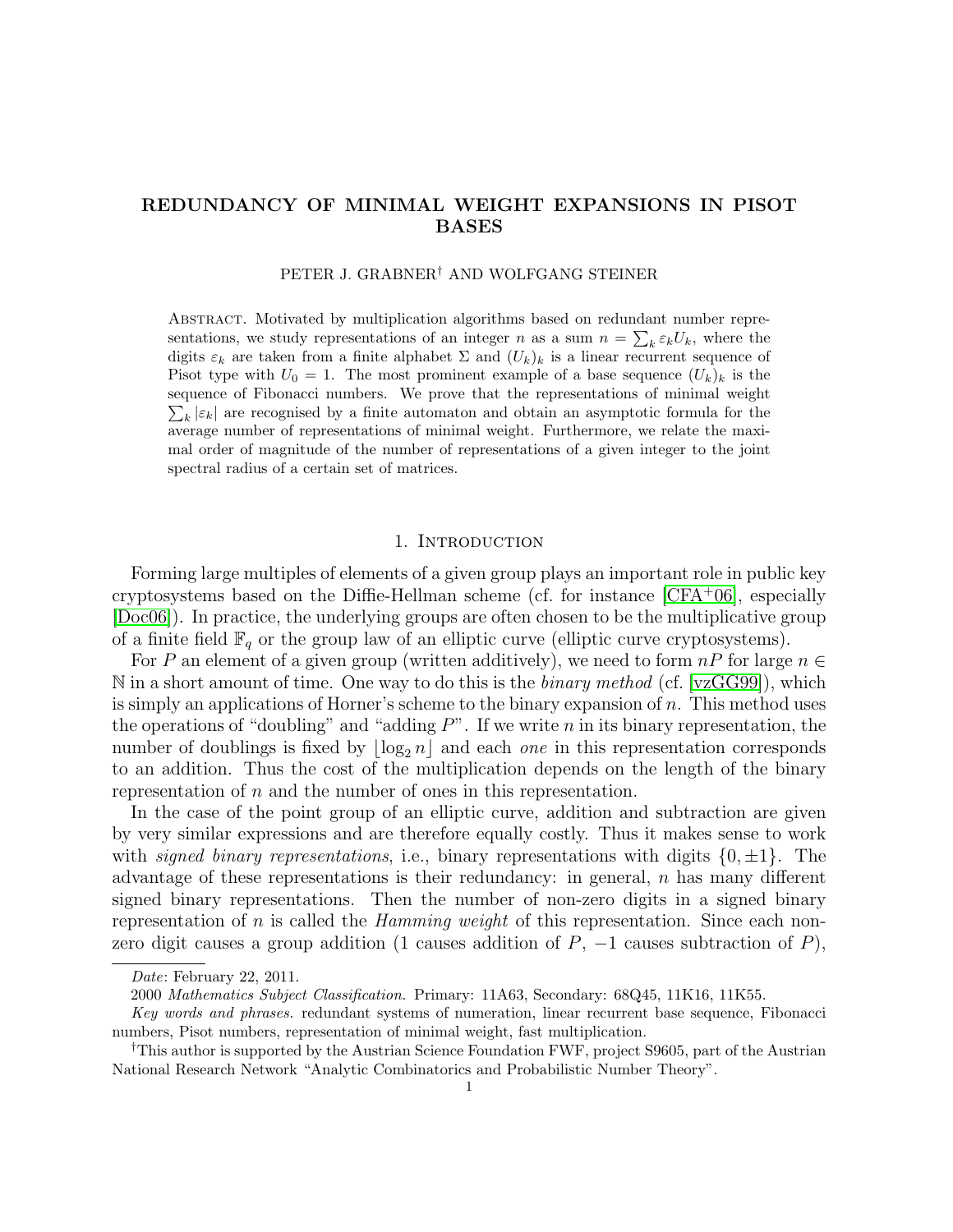one is interested in finding a representation of  $n$  having minimal Hamming weight. Such a minimal representation was exhibited by Reitwiesner [\[Rei60\]](#page-18-3). The number of binary representations of minimal weight has been analysed in [\[GH06\]](#page-18-4).

In the present paper we propose to use Fibonacci-multiples instead of powers of 2. The advantage of this choice is to avoid successive duplication (most of the time), which uses a different formula in the case of the group law of an elliptic curve. A further advantage of these representations is the smaller average weight compared to the binary representation (cf. [\[FS08\]](#page-18-5)). More generally, we study representations with linear recurrent base sequences of Pisot type. We calculate the number of representations of minimal weight with respect to these numeration systems and obtain an asymptotic formula for the average number of representations in the range  $[-N, N]$ .

A main tool of our study will be automata, which recognise the various representations. As a general reference for automata in the context of number representation we refer to [\[Fro02,](#page-18-6) [FS10\]](#page-18-7). The books [\[LM95,](#page-18-8) [Sak09\]](#page-18-9) provide the basic notions of symbolic dynamics and automata theory.

## 2.  $U$ -expansions and  $\beta$ -expansions of minimal weight

<span id="page-1-0"></span>2.1. Setting. Let  $U = (U_k)_{k \geq 0}$  be a strictly increasing sequence of integers with  $U_0 = 1$ , and  $z = z_k z_{k-1} \cdots z_0$  a finite word on an alphabet  $\Sigma \subseteq \mathbb{Z}$ . We say that z is a U-expansion of the number  $\sum_{j=0}^{k} z_j U_j$ . The greedy U-expansions of positive integers n, which are defined by

$$
n = \sum_{j=0}^{k} z_j U_j \text{ with } \sum_{j=0}^{\ell} z_j U_j < U_{\ell+1} \text{ for } \ell = 0, 1, ..., k, \ z_k \neq 0,
$$

are well studied, in particular for the case when U is the Fibonacci sequence  $F = (F_k)_{k \geq 0}$ with  $F_0 = 1$ ,  $F_1 = 1$ ,  $F_k = F_{k-1} + F_{k-2}$  for  $k \ge 2$ , see e.g. [\[Fro02\]](#page-18-6). The sum-of-digits function of greedy  $U$ -expansions with  $U$  satisfying suitable linear recurrences has been studied by [\[PT89\]](#page-18-10) and in several subsequent papers.

In the present paper we are interested in words with the smallest weight among all U-expansions of the same number. Here the *weight* of  $z$  is the absolute sum of digits  $||z|| = \sum_{j=0}^{k} |z_j|$ . This weight is equal to the Hamming weight when  $z \subseteq \{-1,0,1\}^*$ , where  $\Sigma^*$  denotes the set of finite words with letters in the alphabet  $\Sigma$ .

We define the relation  $\sim_U$  on words in  $\mathbb{Z}^*$  by  $z \sim_U y$  when z and y are U-expansions of the same number, i.e.,

$$
z_k z_{k-1} \cdots z_0 \sim_U y_\ell y_{\ell-1} \cdots y_0 \quad \text{if and only if} \quad \sum_{j=0}^k z_j U_j = \sum_{j=0}^\ell y_j U_j.
$$

Then the set of U-expansions of minimal weight is

 $L_U = \{ z \in \mathbb{Z}^* : ||z|| \le ||y|| \text{ for all } y \in \mathbb{Z}^* \text{ with } z \sim_U y \}.$ 

Of course, leading zeros do not change the value and weight of a U-expansion. In particular, every element of  $0^*z$  is in  $L_U$  if  $z \in L_U$ .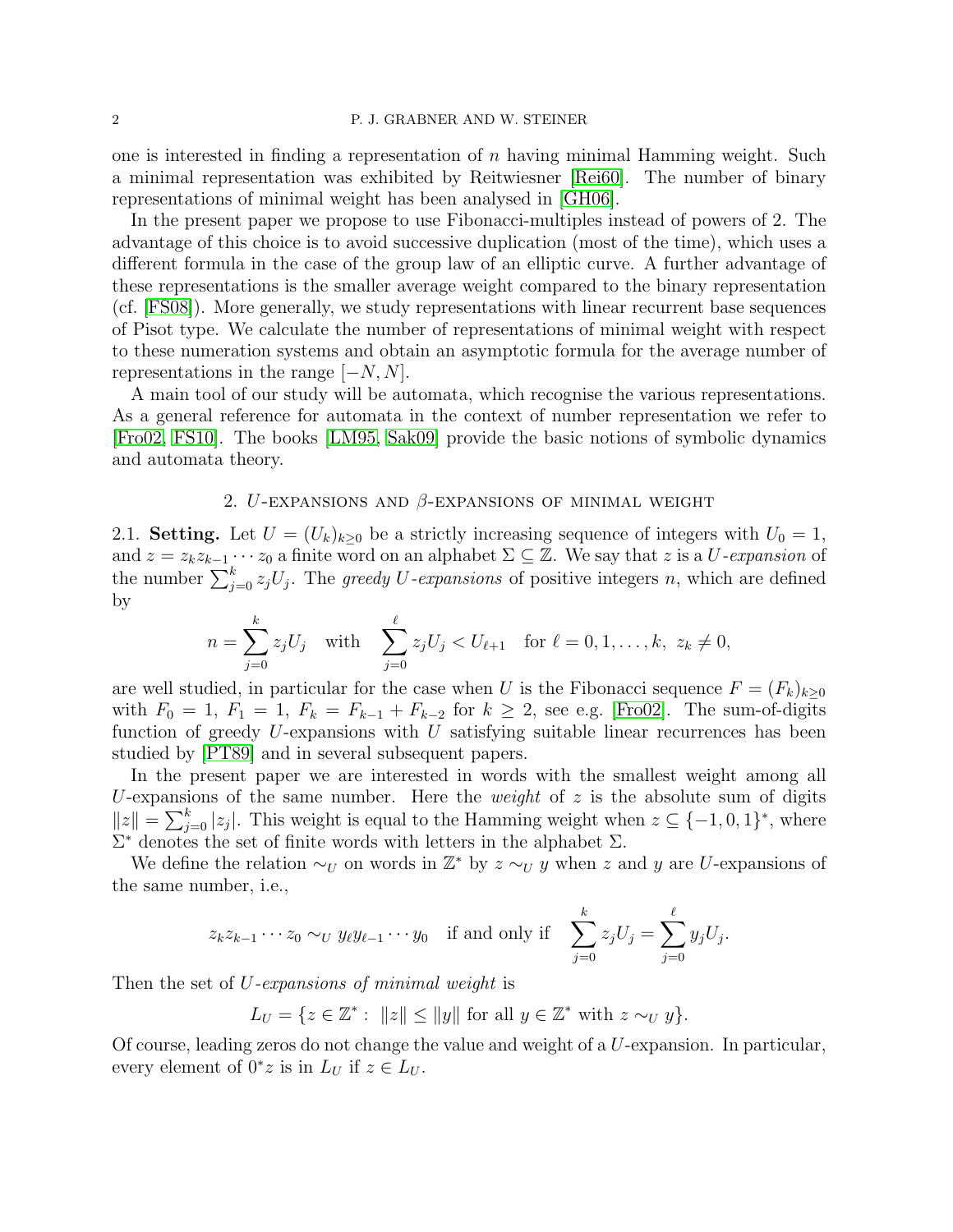Throughout the paper, we assume that there exists a *Pisot number*  $\beta$ , i.e., an algebraic integer  $\beta > 1$  with  $|\beta_i| < 1$  for every Galois conjugate  $\beta_i \neq \beta$ , such that U satisfies (eventually) a linear recurrence with characteristic polynomial equal to the minimal polynomial of  $\beta$ . Then there exists some constant  $c > 0$  such that

<span id="page-2-3"></span>(2.1) 
$$
U_k = c\,\beta^k + \mathcal{O}(|\beta_2|^k),
$$

where  $\beta_2$  is the second largest conjugate of  $\beta$  in modulus.

2.2. Regularity of  $L_U$ . For three particular sequences U (the Fibonacci sequence, the Tribonacci sequence and a sequence related to the smallest Pisot number), the set  $L_U \cap$  $\{-1,0,1\}^*$  is given explicitely in [\[FS08\]](#page-18-5) by means of a finite automaton, see Figure [1](#page-2-0) for the Fibonacci sequence. Recall that an *automaton*  $\mathcal{A} = (Q, \Sigma, E, I, T)$  is a directed graph, where Q is the set of vertices, traditionally called states,  $I \subseteq Q$  is the set of initial states,  $T \subseteq Q$  is the set of terminal states and  $E \subseteq Q \times \Sigma \times Q$  is the set of edges (or transitions) which are labelled by elements of  $\Sigma$ . If  $(p, a, q) \in E$ , then we write  $p \stackrel{a}{\rightarrow} q$ . A word in  $\Sigma^*$  is accepted by  $A$  if it is the label of a path starting in an initial state and ending in a terminal state. The set of words which are accepted by  $A$  is said to be *recognised by*  $A$ . A *regular* language is a set of words which is recognised by a finite automaton. The main result of this subsection is the following theorem.



<span id="page-2-0"></span>FIGURE 1. Automaton recognising the set of  $F$ -expansions of minimal weight in  $\{-1, 0, 1\}^*$ .

<span id="page-2-2"></span>**Theorem 2.1.** Let  $U = (U_k)_{k>0}$  be a strictly increasing sequence of integers with  $U_0 = 1$ , satisfying eventually a linear recurrence with characteristic polynomial equal to the minimal polynomial of a Pisot number. Then the set of  $U$ -expansions of minimal weight is recognised by a finite automaton.

First note that the structure of  $L_U$  is similar to the structure of the  $\beta$ -expansions of minimal weight. Here,  $z = z_k z_{k-1} \cdots z_0 \in \mathbb{Z}^*$  is a  $\beta$ -expansion of the number  $\sum_{j=0}^k z_j \beta^j$ . Similarly to  $\sim_U$ , we define the relation  $\sim_\beta$  on  $\mathbb{Z}^*$  by

<span id="page-2-1"></span>(2.2) 
$$
z_k z_{k-1} \cdots z_0 \sim_\beta y_\ell y_{\ell-1} \cdots y_m \quad \text{if} \quad \sum_{j=0}^k z_j \beta^j = \sum_{j=m}^\ell y_j \beta^j.
$$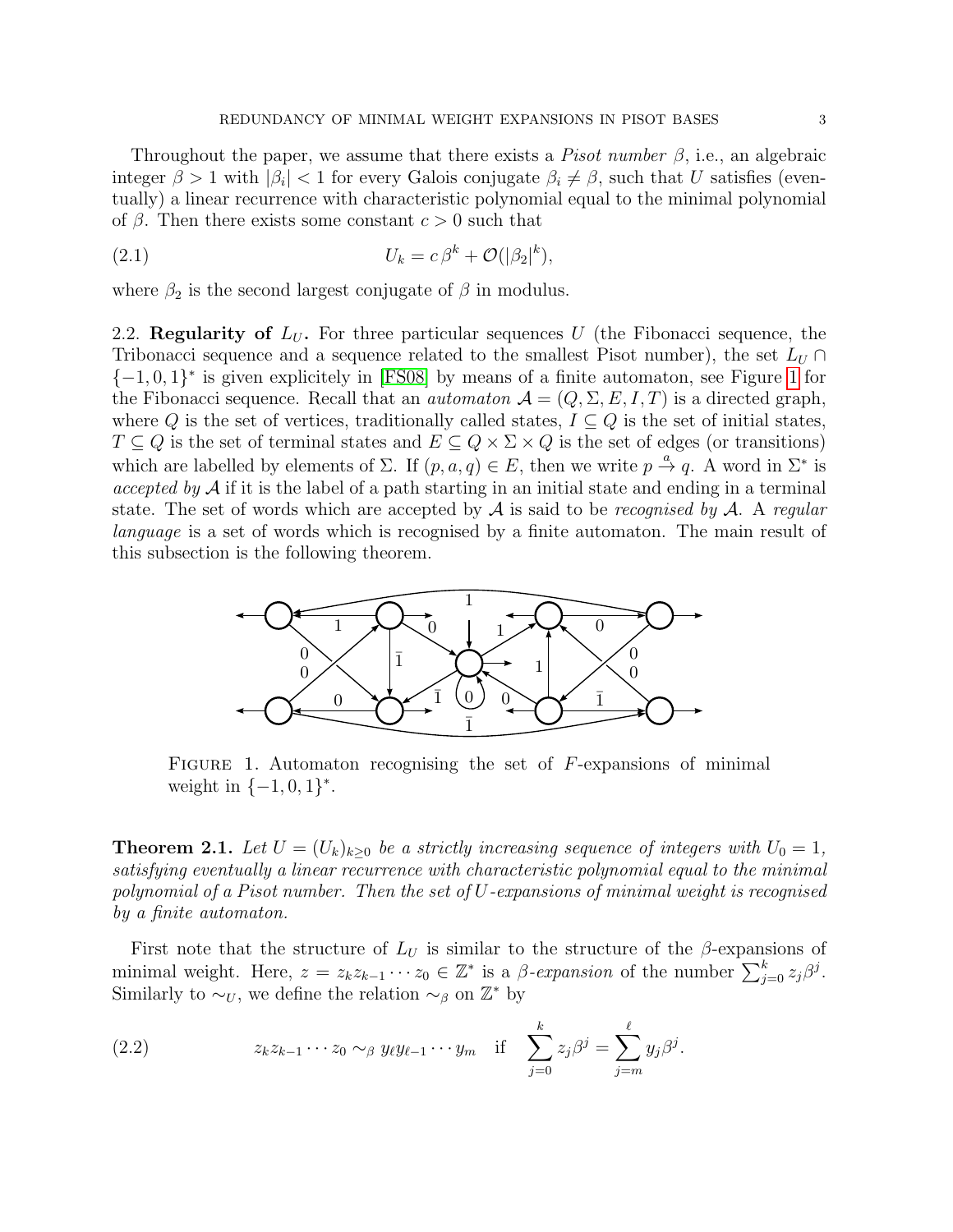A difference with  $\sim_U$  is that m can be chosen freely in Z; we have  $z \sim_\beta y$  if [\(2.2\)](#page-2-1) holds for some  $m \in \mathbb{Z}$ . The set of *β*-expansions of minimal weight is

$$
L_{\beta} = \{ z \in \mathbb{Z}^* : ||z|| \le ||y|| \text{ for all } y \in \mathbb{Z}^* \text{ with } z \sim_{\beta} y \}.
$$

(These definitions are equivalent to the ones in [\[FS08\]](#page-18-5).) Now, leading and trailing zeros do not change the minimal weight property, i.e.,  $0^*L_{\beta} 0^* = L_{\beta}$ . Theorem 3.11 in [\[FS08\]](#page-18-5) states that one can construct a finite automaton recognising  $L_{\beta}$ . The proof of the corresponding result for  $L_U$  is slightly more complicated. We start with the following proposition, which resembles Proposition 3.5 in [\[FS08\]](#page-18-5).

<span id="page-3-2"></span>**Proposition 2.2.** Let U be as in Theorem [2.1.](#page-2-2) Then there exists a positive integer B such that

<span id="page-3-0"></span>(2.3) 
$$
\forall k \ge 0, \ \exists b^{(k)} \in \mathbb{Z}^* : B 0^k \sim_{U} b^{(k)}, \ ||b^{(k)}|| < B.
$$

*Proof.* Let U be a strictly increasing sequence of integers with  $U_0 = 1$ ,  $\beta$  a Pisot number of degree d, and  $h \geq 0$  an integer such that, for all  $k \geq h + d$ ,  $U_k$  is given by the linear recurrence with respect to the minimal polynomial of  $β$ . By [\[FS08,](#page-18-5) Proposition 3.5], we know that for sufficiently large B there exists some  $b = b_{\ell} \cdots b_m \in \mathbb{Z}^*$  such that  $B = \sum_{j=m}^{\ell} b_j \beta^j$  and  $||b|| < B$ . Then we have  $B 0^k \sim_{U} b_{\ell} \cdots b_m 0^{k+m}$  for all  $k \geq h - m$ . For  $0 \leq k \leq h-m$ , the weight of the greedy U-expansion of the integer  $B U_k$  grows with  $\mathcal{O}(\log B)$ . Therefore, there exists some positive integer B satisfying [\(2.3\)](#page-3-0).

<span id="page-3-4"></span>**Proposition 2.3.** Let U be as in Theorem [2.1.](#page-2-2) If B is a positive integer satisfying  $(2.3)$ , then  $L_U \subseteq \{1 - B, \ldots, B - 1\}^*$ . If B is a positive integer satisfying

<span id="page-3-1"></span>(2.4) 
$$
\forall k \geq 0, \ \exists b^{(k)} \in \mathbb{Z}^* : B 0^k \sim_{U} b^{(k)}, \ ||b^{(k)}|| \leq B,
$$

then there exists for every  $n \in \mathbb{Z}$  some  $z \in L_U \cap \{1 - B, \ldots, B - 1\}^*$  with  $z \sim_U n$ .

*Proof.* This can be proved similarly to Proposition 3.1 in [\[FS08\]](#page-18-5).  $\Box$ 

For  $U = F$ , [\(2.4\)](#page-3-1) holds with  $B = 2$  since  $2 \sim_F 10$ ,  $20 \sim_F 4 \sim_F 101$  and  $20^k \sim_F 10010^{k-2}$ for  $k \geq 2$ . Therefore, we are mainly interested in the language  $L_F \cap \{-1,0,1\}^*$ , which is recognised by the automaton in Figure [1](#page-2-0) [\[FS08,](#page-18-5) Theorem 4.7]. The minimal positive integer satisfying [\(2.3\)](#page-3-0) is  $B = 3$ . Here, we have  $3 \sim_F 100$ ,  $30 \sim_F 6 \sim_F 1001$  and  $30^k \sim_F 100010^{k-2}$ for  $k \geq 2$ , whereas 20 is clearly a F-expansion of minimal weight.

Next we show the following generalisation of a well known result for  $\beta$ -expansions [\[Fro92,](#page-18-11) Corollary 3.4. For a subclass of sequences U, this result can be found in  $[Fe89, Fe92]$ .

<span id="page-3-5"></span>**Proposition 2.4.** Let U be as in Theorem [2.1.](#page-2-2) Then, for every finite alphabet  $\Sigma \subset \mathbb{Z}$ ,

<span id="page-3-3"></span>
$$
Z_{U,\Sigma} = \{ z \in \Sigma^* : z \sim_U 0 \}
$$

is recognised by a finite automaton.

*Proof.* Let U be as in the proof of Proposition [2.2.](#page-3-2) Let  $\beta = \beta_1, \beta_2, \ldots, \beta_d$  be the conjugates of  $\beta$ . Then there exist constants  $c_i \in \mathbb{Q}(\beta_i)$  such that

(2.5) 
$$
U_{h+k} = \sum_{i=1}^d c_i \beta_i^k \quad \text{for all} \quad k \ge 0.
$$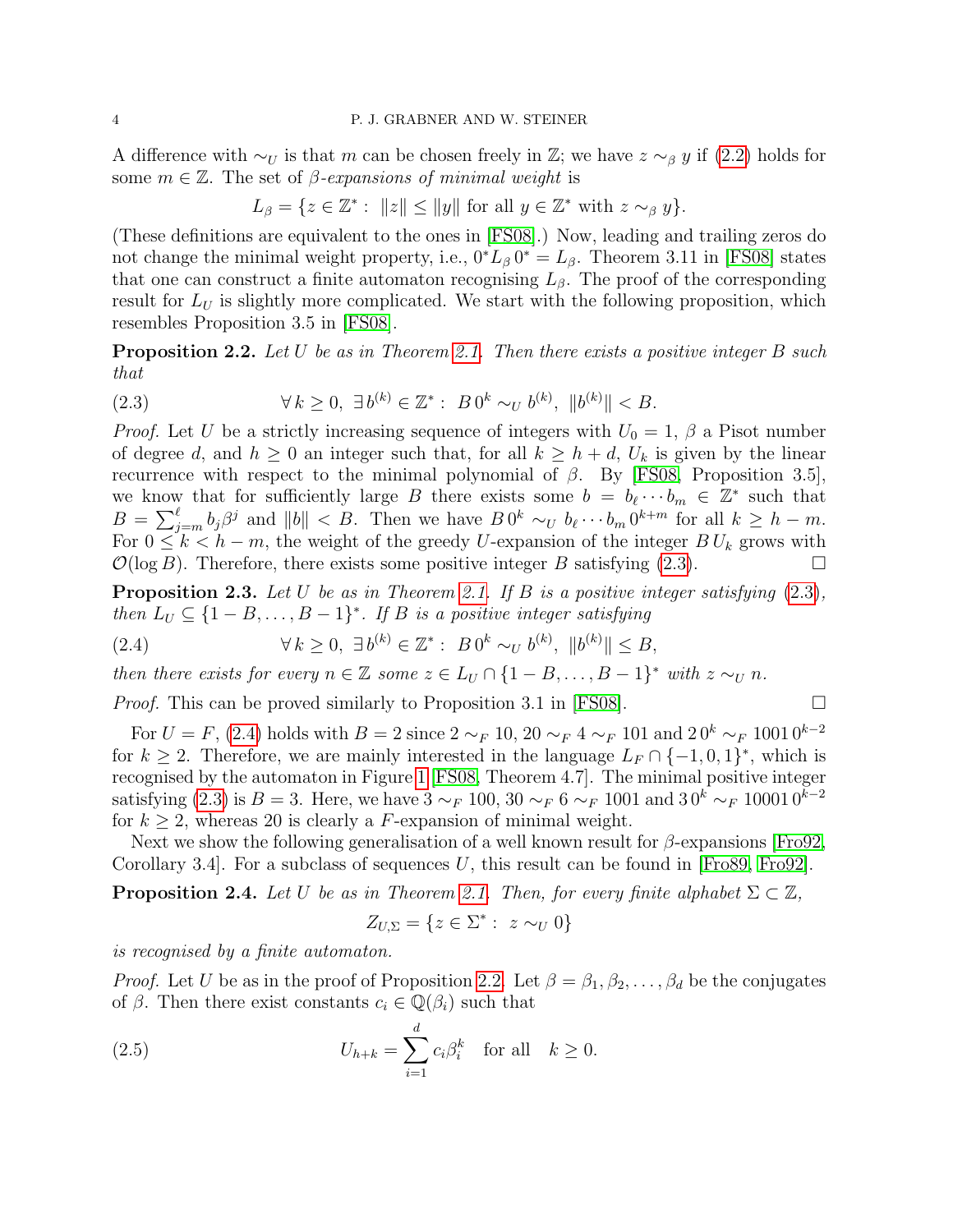<span id="page-4-0"></span>For any word  $z_k \cdots z_0 \in \Sigma^*$  we can write

(2.6) 
$$
\sum_{j=0}^{k-h} z_{h+j} \beta^j = \sum_{j=0}^{d-1} m_j \beta^j \text{ with } m_{d-1} \cdots m_0 \in \mathbb{Z}^d.
$$

We have  $z_k \cdots z_0 \sim_U m_{d-1} \cdots m_0 z_{h-1} \cdots z_0$  (with  $z_j = 0$  for  $k \leq j < h$ ), thus

<span id="page-4-1"></span>(2.7) 
$$
z_k \cdots z_0 \sim_U 0 \quad \text{if and only if} \quad \sum_{j=0}^{d-1} m_j U_{h+j} + \sum_{j=0}^{h-1} z_j U_j = 0.
$$

By  $(2.6)$ , we obtain

<span id="page-4-2"></span>(2.8) 
$$
\left| \sum_{j=0}^{d-1} m_j \beta_i^j \right| \leq \frac{\max_{a \in \Sigma} |a|}{1 - |\beta_i|} \text{ for } i = 1, 2, ..., d - 1.
$$

By [\(2.7\)](#page-4-1), [\(2.5\)](#page-3-3) and [\(2.8\)](#page-4-2), we obtain that  $\sum_{j=0}^{d-1} m_j \beta^j$  is bounded as well if  $z_k \cdots z_0 \sim_U 0$ . There are only finitely many words  $m_{d-1} \cdots m_0 \in \mathbb{Z}^d$  such that all conjugates of  $\sum_{j=0}^{d-1} m_j \beta^j$ are bounded. Therefore, there are only finitely many possibilities for  $m_{d-1} \cdots m_0 \in \mathbb{Z}^d$ ,  $z_{h-1}\cdots z_0 \in \Sigma^*$  such that  $m_{d-1}\cdots m_0 z_{h-1}\cdots z_0 \sim_U 0$ . Set

$$
T_U(z_{h-1}\cdots z_0) = \left\{ \sum_{j=0}^{d-1} m_j \beta_{h+j} + \sum_{j=0}^{h-1} z_j \beta_j \mid m_{d-1}\cdots m_0 z_{h-1} \cdots z_0 \sim_U 0 \right\}
$$

and  $M = \max \bigcup_{z' \in \Sigma^h} T_U(z')$ .

Let  $\mathcal{A}_{U,\Sigma}$  be the automaton with initial state  $(0,0^h)$  and transitions  $(s, z_{h-1} \cdots z_0) \stackrel{a}{\rightarrow}$  $(\beta s - a, z_{h-2} \cdots z_0 a), a \in \Sigma$ , such that  $|\beta s - a| < M + \max_{b \in \Sigma} |b|/(\beta - 1)$ . A state  $(s, z') \in$  $\mathbb{Z}[\beta] \times \Sigma^h$  is terminal if and only if  $s \in T_U(z')$ . Then  $\mathcal{A}_{U,\Sigma}$  is finite and recognises  $Z_{U,\Sigma}$ .  $\square$ 

Now, we can prove Theorem [2.1.](#page-2-2) As in [\[FS08\]](#page-18-5), we make use of letter-to-letter transducers, which are automata with transitions labelled by pairs of digits. If  $(z_k, y_k) \cdots (z_0, y_0)$  is the sequence of labels of a path from an initial to a terminal state, we say that the transducer accepts the pair of words  $(z, y)$ , with  $z = z_k \cdots z_0$  being the input and  $y = y_k \cdots y_0$  being the output of the transducer.

Proof of Theorem [2.1.](#page-2-2) By Propositions [2.2](#page-3-2) and [2.3,](#page-3-4) there exists a positive integer B such that  $L_U \subseteq \Sigma^*$  with  $\Sigma = \{1 - B, \ldots, B - 1\}.$ 

In the proof of Theorem 3.10 in [\[FS08\]](#page-18-5), it was shown that there exists a finite letter-toletter transducer  $\mathcal T$  with the following property: For every word  $z \in (\Sigma L_{\beta} \cap L_{\beta} \Sigma) \setminus L_{\beta}$ , i.e.,  $z \in \Sigma^* \setminus L_\beta$  and every proper factor of z is in  $L_\beta$ , there exist integers  $\ell, m$  and a word  $y \in \Sigma^*$  such that  $(0^{\ell}z 0^m, y)$  is the label of a path in T leading from  $(0, 0)$  to  $(0, \delta)$ , with δ < 0. The transitions are of the form  $(s, δ) \stackrel{(a,b)}{\longrightarrow} (βs + b - a, δ + |b| - |a|)$ ,  $a, b ∈ Σ$ . This means that  $y \sim_\beta z$  and  $||y|| < ||z||$ . Since T is finite, we can choose  $m \leq K$  for some constant K. By the assumptions on U, we obtain that  $z 0^k \sim_U y 0^{k-m}$  for all  $k \geq h + K$ , thus  $z \, 0^k \notin L_U$ . Note that  $z \, 0^k \notin L_U$  implies that  $z'z \, z'' \notin L_U$  for all  $z' \in \Sigma^*$ ,  $z'' \in \Sigma^k$ . Now,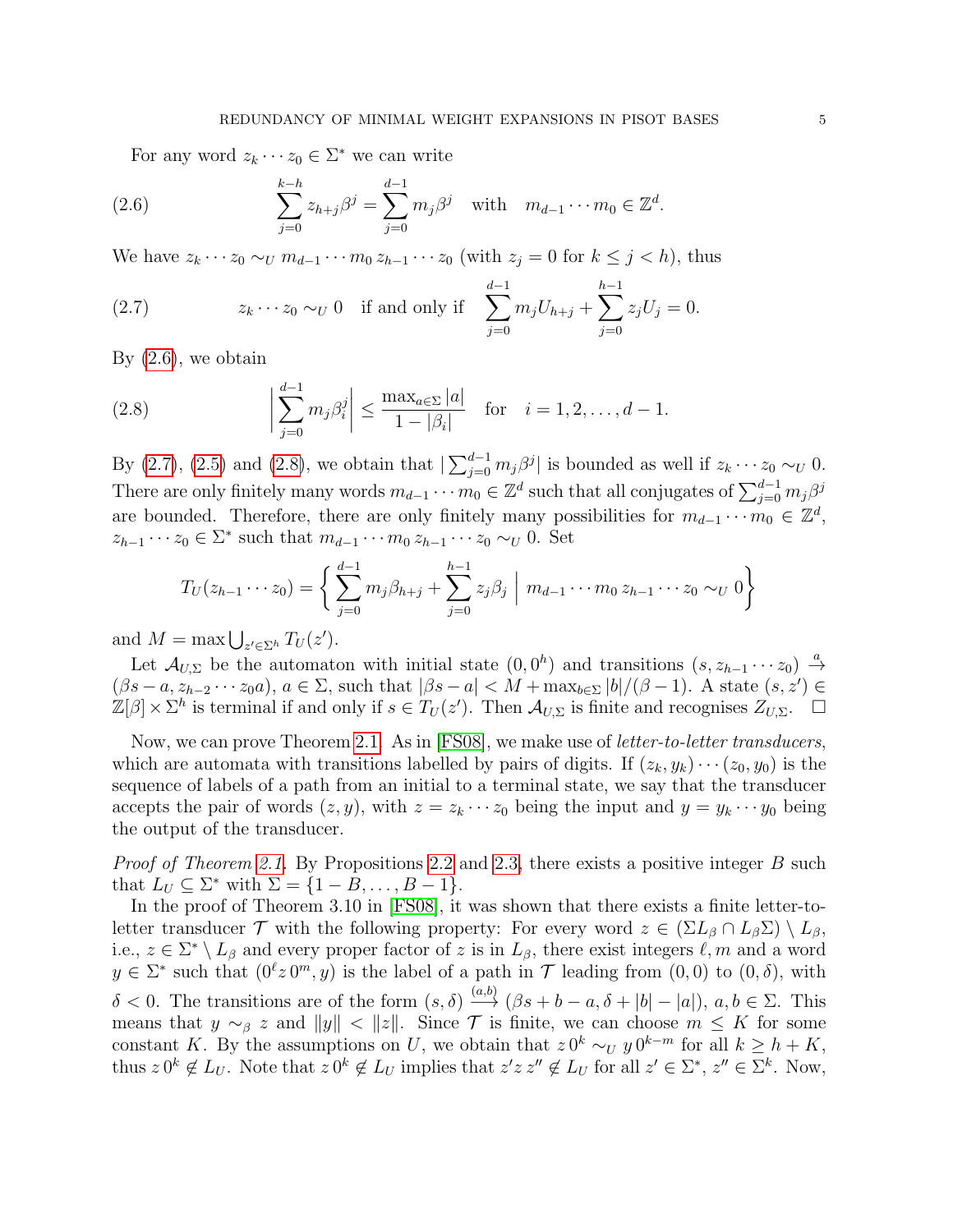since  $\Sigma^* \setminus L_\beta$  is recognised by a finite automaton, we also have an automaton recognising the set of words  $z = z_k \cdots z_0 \in \Sigma^* \setminus L_U$  with  $z_k \cdots z_{h+K} \notin L_\beta$ .

It remains to consider the words  $z = z_k \cdots z_0 \in \Sigma^* \setminus L_U$  with  $z_k \cdots z_{h+K} \in L_\beta$  (if  $k \geq h + K$ ). Let  $y = y_{\ell} \cdots y_0 \sim_U z$  with  $y \in L_U$ , and assume w.l.o.g.  $\ell \geq k$ . All these pairs of words  $(0^{l-k}z, y)$  are accepted by a letter-to-letter transducer  $\mathcal{T}'$  with  $(0, 0^h, 0^h, 0)$ as initial state, transitions

$$
(s, z_{h-1} \cdots z_0, y_{h-1} \cdots y_0, \delta) \stackrel{(a,b)}{\longrightarrow} (\beta s + b - a, z_{h-2} \cdots z_0 a, y_{h-2} \cdots y_0 b, \delta + |b| - |a|),
$$

 $a, b \in \Sigma$ , and terminal states  $(s, z', y', \delta)$  such that  $s \in T_U(y') - T_U(z')$ ,  $\delta < 0$ . We show that  $\mathcal{T}'$  is a finite transducer. As in the proof of Proposition [2.4,](#page-3-5) we obtain states  $(s, z', y', \delta)$ with s in a finite subset of  $\mathbb{Z}[\beta]$ , more precisely  $|s| < 2M + 2(B-1)/(\beta-1)$  and the conjugate of s corresponding to  $\beta_i$  is bounded by  $2(B-1)/(1-|\beta_i|)$  for  $2 \le i \le d$ . Clearly, there are only finitely many possibilities for  $z', y' \in \Sigma^h$ . By the previous paragraph,  $y \in L_U$ implies  $y_{\ell} \cdots y_{h+K} \in L_{\beta}$ . As in the proof of Theorem 3.10 in [\[FS08\]](#page-18-5), for  $m \ge h + K$ , a large difference  $\delta = ||y_k \cdots y_m|| - ||z_k \cdots z_m||$  contradicts the assumption that  $z_k \cdots z_m \in L_\beta$ and  $y_k \cdots y_m \in L_\beta$ . Since  $h + K$  and  $\Sigma$  are finite, the difference between  $||z_k \cdots z_m||$  and  $||y_k \cdots y_m||$  is bounded for  $0 \leq m < h + K$  as well, thus  $\mathcal{T}'$  is finite.

If we modify  $\mathcal{T}'$  by adding those states to the set of initial states which can be reached from  $(0, 0^h, 0^h, 0)$  by a path with input consisting only of zeros, then the input automaton of the modified transducer recognises a subset of  $\Sigma^* \backslash L_U$  containing all words  $z_k \cdots z_0 \in \Sigma^* \backslash L_U$ with  $z_k \cdots z_{h+K} \in L_\beta$ . Therefore,  $\Sigma^* \setminus L_U$  is regular as the union of two regular languages, and the complement  $L_U$  is regular as well.

2.3. Properties of the automata. The trim minimal automaton recognising a set  $H$  is the deterministic automaton with minimal number of states recognising  $H$ , where *deter*ministic means that there is a unique initial state and from every state there is at most one transition labelled by a for every  $a \in \Sigma$ . Let  $\mathcal{M}_{U,\Sigma}$  and  $\mathcal{M}_{\beta,\Sigma}$  be the trim minimal automata recognising  $L_U \cap \Sigma^*$  and  $L_\beta \cap \Sigma^*$  respectively; let  $A_{U,\Sigma}$  and  $A_{\beta,\Sigma}$  be the respective adjacency matrices. We will see that the automata  $\mathcal{M}_{U,\Sigma}$  and  $\mathcal{M}_{\beta,\Sigma}$  are closely related. We show first that the matrix  $A_{\beta,\Sigma}$  is primitive, using the following lemma.

<span id="page-5-0"></span>**Lemma 2.5.** Let  $T$  be a finite letter-to-letter transducer with transitions of the form  $(s, \delta) \stackrel{(a,b)}{\longrightarrow} (\beta s + b - a, \delta + |b| - |a|), \ \beta \neq 0, \ a, b \in \mathbb{Z}$ . Then the number of consecutive zeros in the input of a path in  $\mathcal T$  not running through a state of the form  $(0, \delta)$  is bounded.

*Proof.* Let  $(0^k, y)$  be the label of a path starting from  $(s, \delta)$  with  $s \neq 0$ . Then the path leads to a state  $(s', \delta + ||y||)$ , thus  $||y||$  is bounded by the finiteness of T. If y starts with  $0^j$ , then the path leads to  $(\beta^j s, \delta)$ , thus the finiteness of  $\mathcal T$  implies that j is bounded. If the path avoids states  $(s, \delta)$  with  $s = 0$ , then the boundedness of  $||y||$  and the boundedness of consecutive zeros in y imply that k, which is the length of y, is bounded.

<span id="page-5-1"></span>**Proposition 2.6.** Let  $\beta$  be a Pisot number and  $0 \in \Sigma \subseteq \mathbb{Z}$ . Then  $A_{\beta,\Sigma}$  is primitive.

*Proof.* We show that, from every state in  $\mathcal{M}_{\beta,\Sigma}$ , the path labelled by  $0^k$  leads to the initial state if  $k$  is sufficiently large.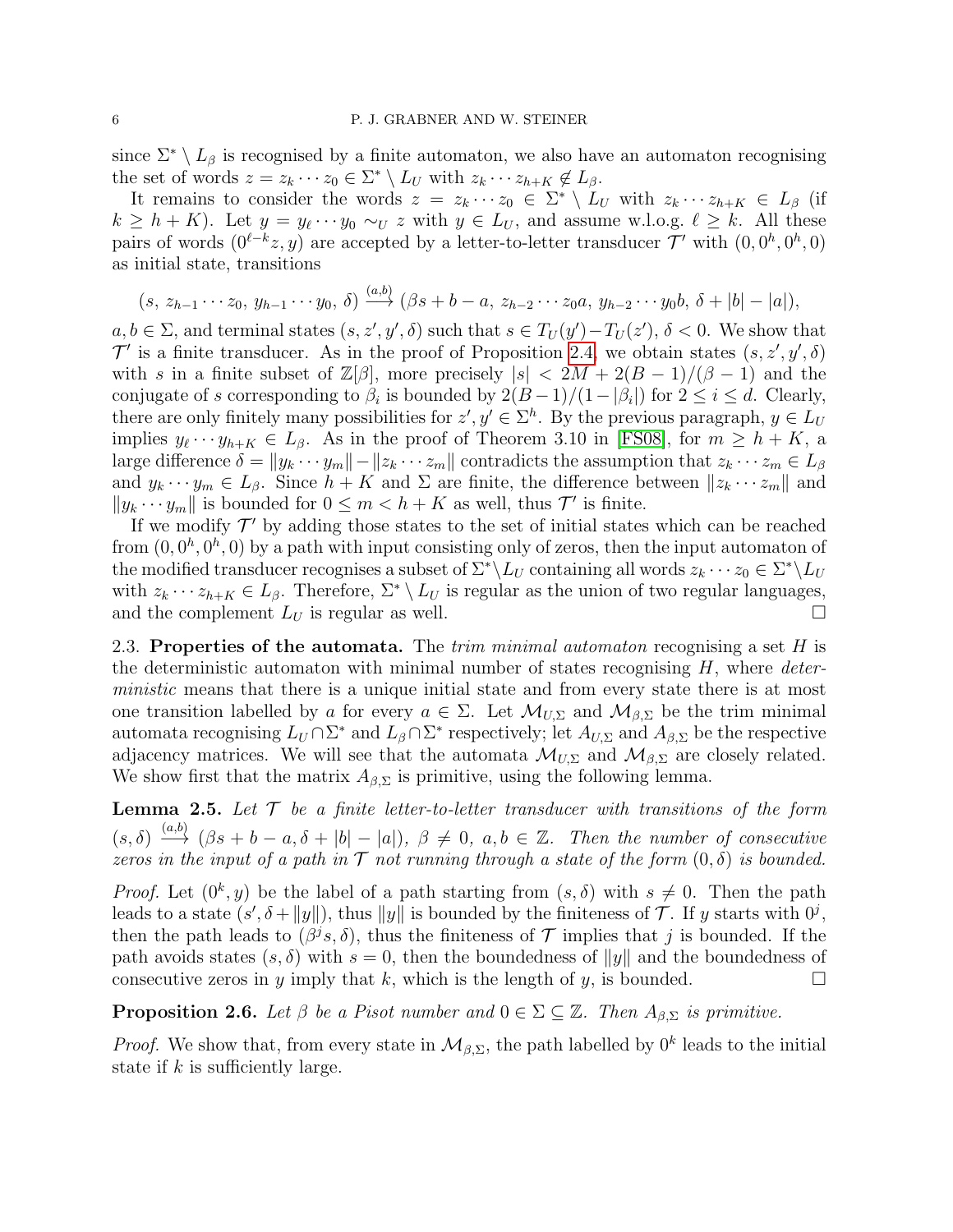First note that  $z \in L_\beta$  implies  $z 0^k \in L_\beta$  for all  $k \geq 0$ , thus there always exists a path labelled by  $0^k$ . Suppose that this path does not lead to the initial state from some state. Then there exist words  $z, z' \in L_{\beta} \cap \Sigma^*$  with  $z 0^k z' \notin L_{\beta}$ . We can assume w.l.o.g.  $z \, 0^k \, z' \in (\Sigma L_\beta \cap L_\beta \Sigma) \setminus L_\beta$ . As in the proof of Theorem [2.1,](#page-2-2) there exist integers  $\ell, m$  and a word  $y \in \Sigma^*$  such that  $(0^{\ell}z 0^m, y)$  is the label of a path in  $\mathcal T$  leading from  $(0, 0)$  to  $(0, \delta)$ , with  $\delta$  < 0. If this path ran through a state  $(0, \delta)$  while reading the input  $0^k$  between z and z', then the corresponding prefix of y would be a word  $y' \sim_\beta z$  and the corresponding suffix of y would be a word  $y'' \sim_{\beta} z'$ . Since  $||y'|| + ||y''|| = ||y|| < ||z|| + ||z'||$ , we had  $||y'|| < ||z||$  or  $||y''|| < ||z'||$ , contradicting that  $z, z' \in L_{\beta}$ . Therefore, Lemma [2.5](#page-5-0) yields that k is bounded.

Hence, for sufficiently large k,  $0^k$  is a synchronizing word of  $\mathcal{M}_{\beta,\Sigma}$  leading to the initial state. Since  $\mathcal{M}_{\beta,\Sigma}$  was assumed to be a trim minimal automaton, this implies that  $\mathcal{M}_{\beta,\Sigma}$ is strongly connected, thus  $A_{\beta,\Sigma}$  is irreducible. Now, the primitivity of  $A_{\beta,\Sigma}$  follows from the fact that there is a loop labelled by 0 in the initial state.

<span id="page-6-1"></span>**Proposition 2.7.** Let U be as in Theorem [2.1](#page-2-2) and  $0 \in \Sigma \subseteq \mathbb{Z}$ . Then the automaton  $\mathcal{M}_{U,\Sigma}$  has a unique strongly connected component. Up to the set of terminal states, this component is equal to  $\mathcal{M}_{\beta,\Sigma}$ .

*Proof.* We first show that every word  $z \in L_\beta$  is the label of a path starting in the initial state of  $\mathcal{M}_{U,\Sigma}$ . Suppose that  $z \, 0^k \notin L_U$  for some large  $k \geq 0$ , then there exists an integer  $\ell$ and a word  $y \in \Sigma^*$  such that  $(0^{\ell}z 0^k, y)$  is accepted by the finite transducer  $\mathcal{T}'$  in the proof of Theorem [2.1.](#page-2-2) As in Lemma [2.5,](#page-5-0) we obtain that the path must run through a state  $(0, z', y', \delta)$  while reading  $0^k$ , which implies that  $y \sim_\beta z$ . Moreover, we have  $\delta < 0$ , thus  $||y|| < ||z||$ , contradicting that  $z \in L_\beta$ . This shows that the directed graph  $\mathcal{M}_{U,\Sigma}$  contains the directed graph  $\mathcal{M}_{\beta,\Sigma}$ .

Now, consider an arbitary word  $z \in L_U$  such that the corresponding path ends in a strongly connected component of  $\mathcal{M}_{U,\Sigma}$ . This means that we have  $z z' \in L_U$  for arbitarily long words z'. Since  $z z' \in L_U$  implies  $z 0^k \in L_U$ , where k is the length of z', we obtain that  $z \in L_{\beta}$ . Therefore, the strongly connected components of  $\mathcal{M}_{U,\Sigma}$  are contained in  $\mathcal{M}_{\beta,\Sigma}$ . Since  $\mathcal{M}_{\beta,\Sigma}$  has a unique strongly connected component by Proposition [2.6,](#page-5-1) the same holds for  $\mathcal{M}_{U,\Sigma}$ .

In Section [3,](#page-7-0) we also use that the difference between the length of the longest  $U$ -expansion of minimal weight (without leading zeros) and e.g. the greedy U-expansion is bounded.

<span id="page-6-0"></span>**Lemma 2.8.** Let U be as in Theorem [2.1](#page-2-2) and  $\Sigma$  a finite subset of  $\mathbb{Z}$ . Let  $z = z_k \cdots z_0 \in \Sigma^*$ with  $z_k \neq 0$ ,  $y = y_\ell \cdots y_0 \in L_U$  with  $y_\ell \neq 0$ . There exists a constant  $m \geq 0$  such that  $z \sim_U y$  implies  $\ell \leq k + m$ .

*Proof.* For  $\ell < k$ , the assertion is trivially true. If  $\ell \geq k$ , then  $(0^{\ell-k}z, y)$  is accepted by a transducer similar to  $\mathcal{T}'$  in the proof of Theorem [2.1,](#page-2-2) with states  $(s, z', y', \delta)$  such that s is in a finite set. Now  $\delta$  can be unbounded. However,  $y \in L_U$  implies that the path labelled by  $(0^{\ell-k}, y_{\ell} \cdots y_{k+1})$  starting from  $(0, 0^h, 0^h, 0)$  runs through states  $(s, z', y', \delta)$  with bounded  $\delta$ , cf. the proof of Theorem 3.10 in [\[FS08\]](#page-18-5). As in Lemma [2.5,](#page-5-0) we obtain that  $\ell-k$ is bounded.  $\Box$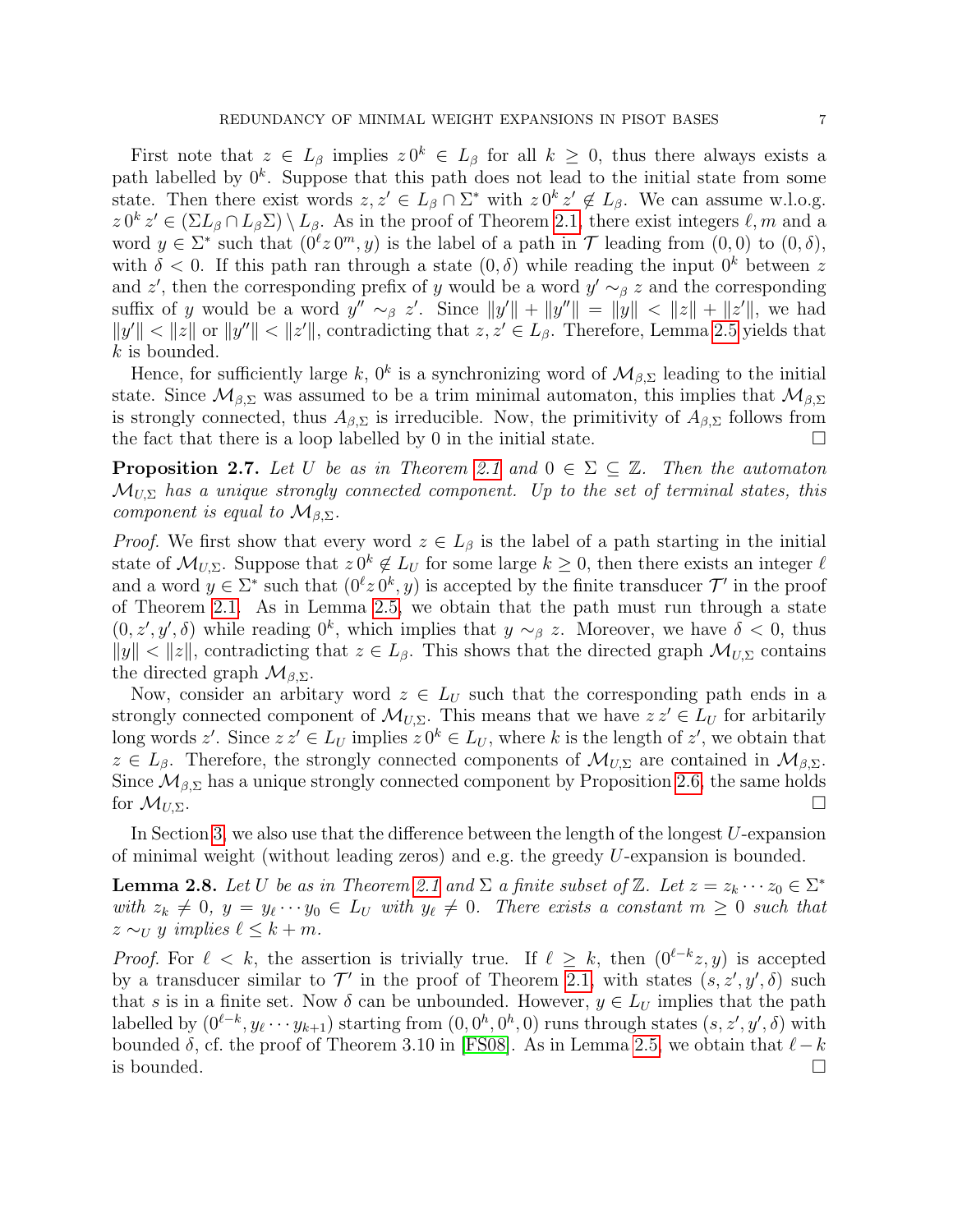#### <span id="page-7-0"></span>8 P. J. GRABNER AND W. STEINER

#### 3. Average number of representations

In this section we study the function  $f(n)$  counting the number of different U-expansions of minimal weight (without leading zeros) of the integer n in  $\Sigma^*$ , with  $\{0,1\} \subseteq \Sigma \subseteq \mathbb{Z}$ . As in Theorem [2.1,](#page-2-2)  $U = (U_k)_{k>0}$  is assumed to be a strictly increasing sequence of integers with  $U_0 = 1$ , satisfying eventually a linear recurrence with characteristic polynomial equal to the minimal polynomial of a Pisot number  $\beta$ . We will give precise asymptotic information about the average number of representations  $\frac{1}{2N-1}\sum_{|n|. As a general reference for$ the study of the asymptotic behaviour of digital functions we refer to [\[DG10\]](#page-18-13). In order to exhibit the fluctuating main term of this sum we introduce a measure  $\mu$  on  $\left[\frac{\min \sum_{i=1}^{n} x_i}{n}\right]$  $\frac{\min \Sigma}{\beta - 1}, \frac{\max \Sigma}{\beta - 1}$  $\frac{\max \Sigma}{\beta - 1}$ . The construction of this measure is similar to the distribution measures of infinite Bernoulli convolutions as studied in [\[Erd39\]](#page-18-14). There it encodes the number of representations of integers as sums of Fibonacci numbers.

As in Section [2,](#page-1-0) let  $\mathcal{M}_{U,\Sigma}$  be the trim minimal automaton recognising  $L_U \cap \Sigma^*$ . Denote by  $A_{U,a}$  the adjacency matrix of all transitions in  $\mathcal{M}_{U,\Sigma}$  labelled by the digit a. The total adjacency matrix of the automaton is then  $A_{U,\Sigma} = \sum_{a \in \Sigma} A_{U,a}$ . Let  $\mathcal{M}_{\beta,\Sigma}, A_{\beta,a}, A_{\beta,\Sigma}$  be the corresponding objects for  $\beta$ -expansions.

Let  $f_k(n)$  denote the number of words  $z \in L_U \cap \Sigma^k$  with  $z \sim_U n$ , i.e., the number of U-expansions of minimal weight of length k of an integer n. If  $|n| < U_k$ , then the length of the greedy U-expansion of |n| is at most k. Then, by Lemma [2.8,](#page-6-0) there exists a constant  $m \geq 0$  such that every U-expansions of minimal weight without leading zeros is of length at most  $k + m$ . By adding leading zeros, we obtain that  $f_i(n) = f(n)$  for all  $j \geq k + m$ .

We define a sequence of measures by

(3.1) 
$$
\mu_k = \frac{1}{M_k} \sum_{n \in \mathbb{Z}} f_k(n) \, \delta_{\frac{n}{U_k}},
$$

where  $\delta_x$  denotes the unit point mass concentrated in x and

<span id="page-7-1"></span>
$$
M_k = \sum_{n \in \mathbb{Z}} f_k(n) = \#(L_U \cap \Sigma^k).
$$

We notice that all points  $\frac{n}{U_k}$  with  $f_k(n) > 0$  lie in the interval  $\left(\sum_{j=0}^{k-1}$  $U_j$  $\frac{U_j}{U_k}$  (min  $\Sigma$ , max  $\Sigma$ ).

As a first step of reduction we replace the measure  $\mu_k$  by the measure  $\nu_k$  given by

$$
\nu_k = \frac{1}{M_k} \sum_{z \in L_U \cap \Sigma^k} \delta_{g(z)}
$$
 with  $g(z_{k-1} \cdots z_0) = \sum_{j=0}^{k-1} z_j \beta^{j-k}.$ 

By  $(2.1)$ , we have

<span id="page-7-2"></span>
$$
\sum_{j=0}^{k-1} z_j \frac{U_j}{U_k} - g(z_{k-1} \cdots z_0) = \mathcal{O}(\beta^{-k}),
$$

thus

(3.2) 
$$
|\widehat{\mu}_k(t) - \widehat{\nu}_k(t)| = \mathcal{O}(|t| \beta^{-k}).
$$

From this it follows that  $(\mu_k)_k$  and  $(\nu_k)_k$  tend to the same limiting measure  $\mu$ .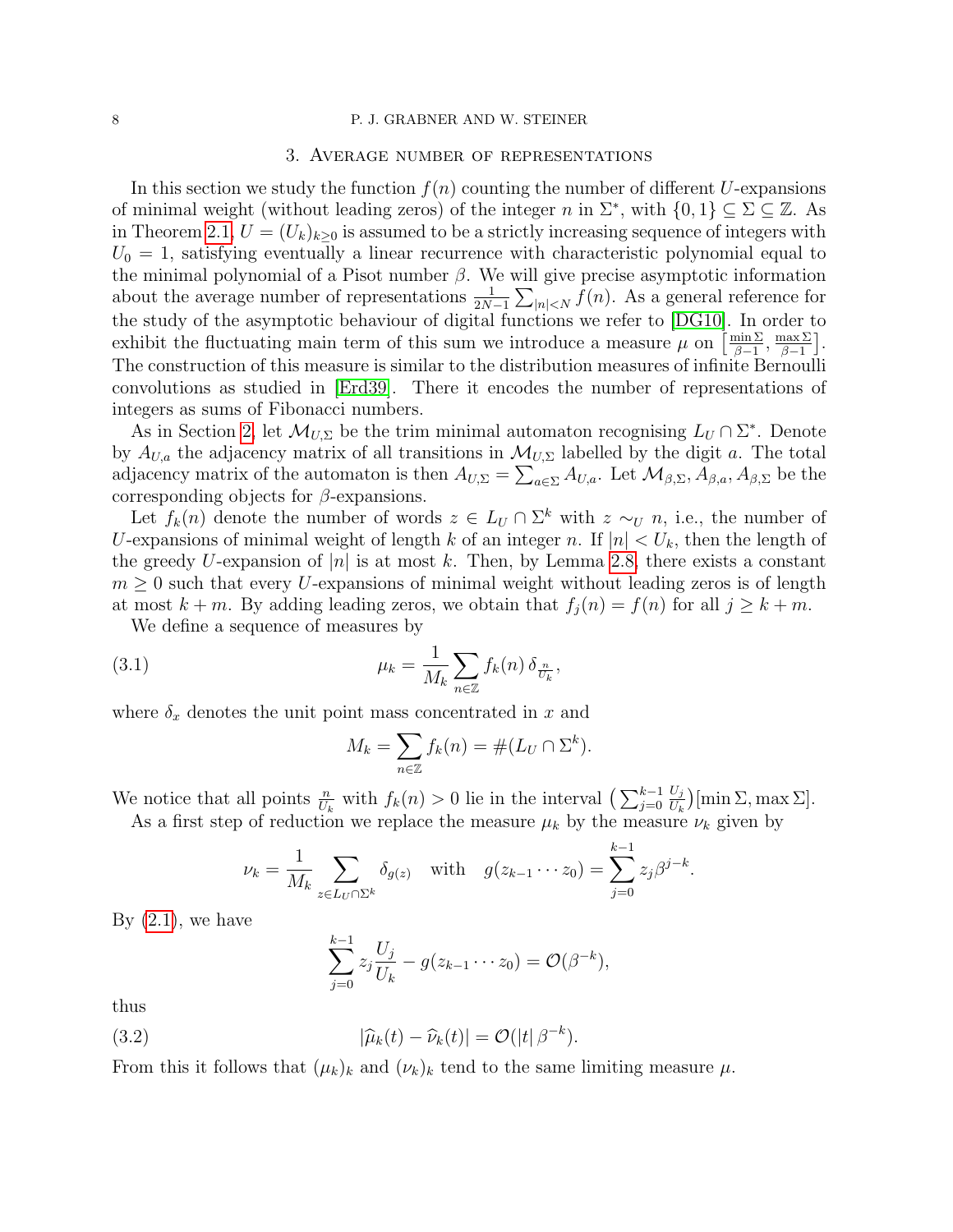In order to compute the characteristic function of  $\nu_k$  we consider the weighted adjacency matrix of  $\mathcal{M}_{U,\Sigma}$ ,

$$
A_{U,\Sigma}(t) = \sum_{z \in \Sigma} e(zt) A_{U,z},
$$

where we use the notation  $e(t) = e^{2\pi i t}$ . Then we have

$$
\widehat{\nu}_k(t) = \frac{1}{M_k} \sum_{z \in L_U \cap \Sigma^k} e\big(g(z)t\big) = \frac{1}{M_k} \mathbf{v}_1 A_{U,\Sigma} \big(e(t\beta^{-1})\big) A_{U,\Sigma} \big(e(t\beta^{-2})\big) \cdots A_{U,\Sigma} \big(e(t\beta^{-k})\big) \mathbf{v}_2,
$$

where  $\mathbf{v}_1$  is the indicator (row) vector of the initial state of  $\mathcal{M}_{U,\Sigma}$  and  $\mathbf{v}_2$  is the indicator (column) vector of the terminal states of  $\mathcal{M}_{U,\Sigma}$ .

<span id="page-8-0"></span>**Lemma 3.1.** The adjacency matrix  $A_{U,\Sigma} = A_{U,\Sigma}(0)$  of the automaton  $\mathcal{M}_{U,\Sigma}$  has a unique dominating eigenvalue  $\alpha$ , which is positive and of multiplicity 1.

*Proof.* By Proposition [2.7,](#page-6-1) every non-zero eigenvalue of  $A_{U,\Sigma}$  is an eigenvalue of  $A_{\beta,\Sigma}$ , with the same multiplicity. Therefore, the lemma follows from Proposition [2.6](#page-5-1) and the Perron-Frobenius theorem.

<span id="page-8-2"></span>By Lemma [3.1,](#page-8-0) there exists a positive constant  $C$  such that

(3.3) 
$$
M_k = \mathbf{v}_1 A_{U,\Sigma}^k \mathbf{v}_2 = C\alpha^k + \mathcal{O}((|\alpha_2| + \varepsilon)^k)
$$

for every  $\varepsilon > 0$ , where  $\alpha$  and  $\alpha_2$  are the largest and second largest roots of the characteristic polynomial of  $A_{U,\Sigma}$ .

<span id="page-8-1"></span>**Lemma 3.2.** Let A be a  $n \times n$ -matrix with complex entries. There exists a matrix norm  $\| \cdot \|$  satisfying  $\|A\| = \rho(A)$  (the spectral radius) if and only if for all eigenvalues  $\lambda$  of A with  $|\lambda| = \rho(A)$  the algebraic and geometric multiplicity are equal.

*Proof.* Assume that for all  $\lambda$  with  $|\lambda| = \rho(A)$  the algebraic and geometric multiplicities are equal. Then there exists a non-singular matrix  $S$ , such that

$$
SAS^{-1} = \begin{pmatrix} \lambda_1 & 0 & 0 & 0 & 0 & \dots & 0 \\ 0 & \lambda_2 & 0 & 0 & 0 & \dots & 0 \\ 0 & 0 & \ddots & 0 & \vdots & \ddots & \vdots \\ 0 & 0 & \dots & \lambda_r & 0 & \dots & 0 \\ 0 & 0 & \dots & 0 & & \\ \vdots & \vdots & \ddots & \vdots & & B \\ 0 & 0 & \dots & 0 & & \end{pmatrix},
$$

with  $|\lambda_1| = \cdots = |\lambda_r| = \rho(A)$  and  $\rho(B) < \rho(A)$ . Then by [\[HJ85,](#page-18-15) Lemma 5.6.10 and Theorem 5.6.26] there is a norm  $\|\cdot\|_{n-r}$  on  $\mathbb{C}^{n-r}$  such that the induced norm on matrices satisfies  $||B|| < \rho(A)$ . Define the norm on  $\mathbb{C}^n$  by

$$
\|\mathbf{x}\| = \|\text{pr}_1 S \mathbf{x}\|_r + \|\text{pr}_2 S \mathbf{x}\|_{n-r},
$$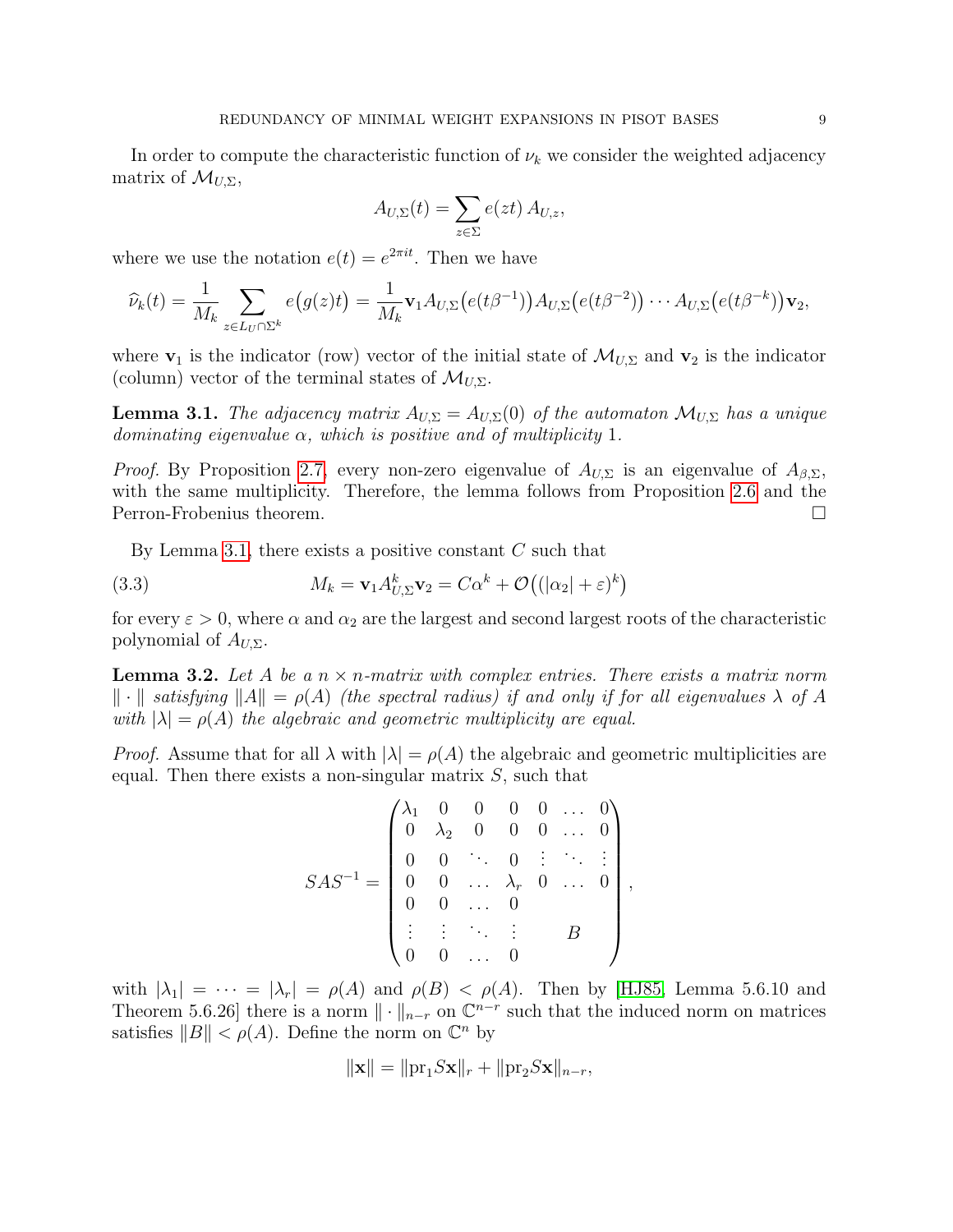where  $pr_1$  denotes the projection to the first r coordinates and  $pr_2$  the projection to the  $n-r$  last coordinates;  $\|\cdot\|_r$  is just the  $\ell^1$ -norm on  $\mathbb{C}^r$ . Then we have

$$
\frac{\|A\mathbf{x}\|}{\|\mathbf{x}\|} = \frac{\rho(A)\|p\mathbf{r}_1 S\mathbf{x}\|_r + \|Bp\mathbf{r}_2 S\mathbf{x}\|_{n-r}}{\|p\mathbf{r}_1 S\mathbf{x}\|_r + \|p\mathbf{r}_2 S\mathbf{x}\|_{n-r}} \le \rho(A)
$$

and therefore  $||A|| = \rho(A)$  by the fact that  $||A|| \ge \rho(A)$  for all norms. Here we have used  $pr_2SAS^{-1} = Bpr_2.$ 

If on the other hand A is not diagonalisable for some  $\lambda$  with  $|\lambda| = \rho(A)$ , then there exist two vectors  $e_1$  and  $e_2$  such that

$$
A\mathbf{e}_1 = \lambda \mathbf{e}_1 + \mathbf{e}_2
$$
 and  $A\mathbf{e}_2 = \lambda \mathbf{e}_2$ .

Then we have

$$
A^k \mathbf{e}_1 = \lambda^k \mathbf{e}_1 + k \lambda^{k-1} \mathbf{e}_2.
$$

Let  $\|\cdot\|$  be any norm on  $\mathbb{C}^n$ . Then

$$
\|\lambda^{-k}A^{k}\mathbf{e}_{1}\| = \|\mathbf{e}_{1} + k\lambda^{-1}\mathbf{e}_{2}\| \geq k|\lambda|^{-1}\|\mathbf{e}_{1}\| - \|\mathbf{e}_{2}\|
$$

shows that  $\|\lambda^{-k}A^k\mathbf{e}_1\|$  is unbounded, whereas  $\|A\| = \rho(A)$  would imply that this sequence is bounded by  $\|\mathbf{e}_1\|$ . Thus there is no induced matrix norm with  $\|A\| = \rho(A)$ . Since by [\[HJ85,](#page-18-15) Theorem 5.6.26] for every norm there is an induced norm, which is smaller, there cannot exist a matrix norm with  $||A|| = \rho(A)$ .

By Lemma [3.2](#page-8-1) there exists a norm on  $\mathbb{C}^{\#{\text{states of }}\mathcal{M}_{U,\Sigma}}$  such that the induced norm on matrices satisfies  $||A_{U,\Sigma}(0)|| = \rho(A_{U,\Sigma}(0)) = \alpha$ . From now on we use this norm. By differentiability of the entries of  $A_{U,\Sigma}(t)$  and the fact that the norm  $\|\cdot\|$  is comparable to the  $\ell^1$ -norm, there exists a positive constant C such that

<span id="page-9-0"></span>
$$
||A_{U,\Sigma}(t) - A_{U,\Sigma}(0)|| \le C|t|.
$$

We will prove that  $(\nu_k)_k$  (and therefore  $(\mu_k)_k$ ) weakly tends to a limit measure by showing that  $(\widehat{\nu}_k(t))_k$  tends to a limit  $\widehat{\nu}(t) = \widehat{\mu}(t)$ .

<span id="page-9-1"></span>**Lemma 3.3.** The sequence of measures  $(\mu_k)_k$  defined by [\(3.1\)](#page-7-1) converges weakly to a probability measure  $\mu$ . The characteristic functions satisfy the inequality

(3.4) 
$$
\left|\widehat{\mu}_{k}(t) - \widehat{\mu}(t)\right| = \begin{cases} \mathcal{O}\left(|t| \beta^{-\eta k}\right) & \text{for } |t| \leq 1, \\ \mathcal{O}\left(|t|^{\eta} \beta^{-\eta k}\right) & \text{for } |t| \geq 1, \end{cases}
$$

with

(3.5) 
$$
\eta = \frac{\log \alpha - \log(|\alpha_2| + \varepsilon)}{\log \beta + \log \alpha - \log(|\alpha_2| + \varepsilon)}
$$

for any  $\varepsilon > 0$ . The constants implied by the O-symbol depend only on  $\varepsilon$ . Proof. We study the product

<span id="page-9-2"></span>
$$
P_k(t) = \alpha^{-k} \prod_{j=1}^k A(t\beta^{-j}),
$$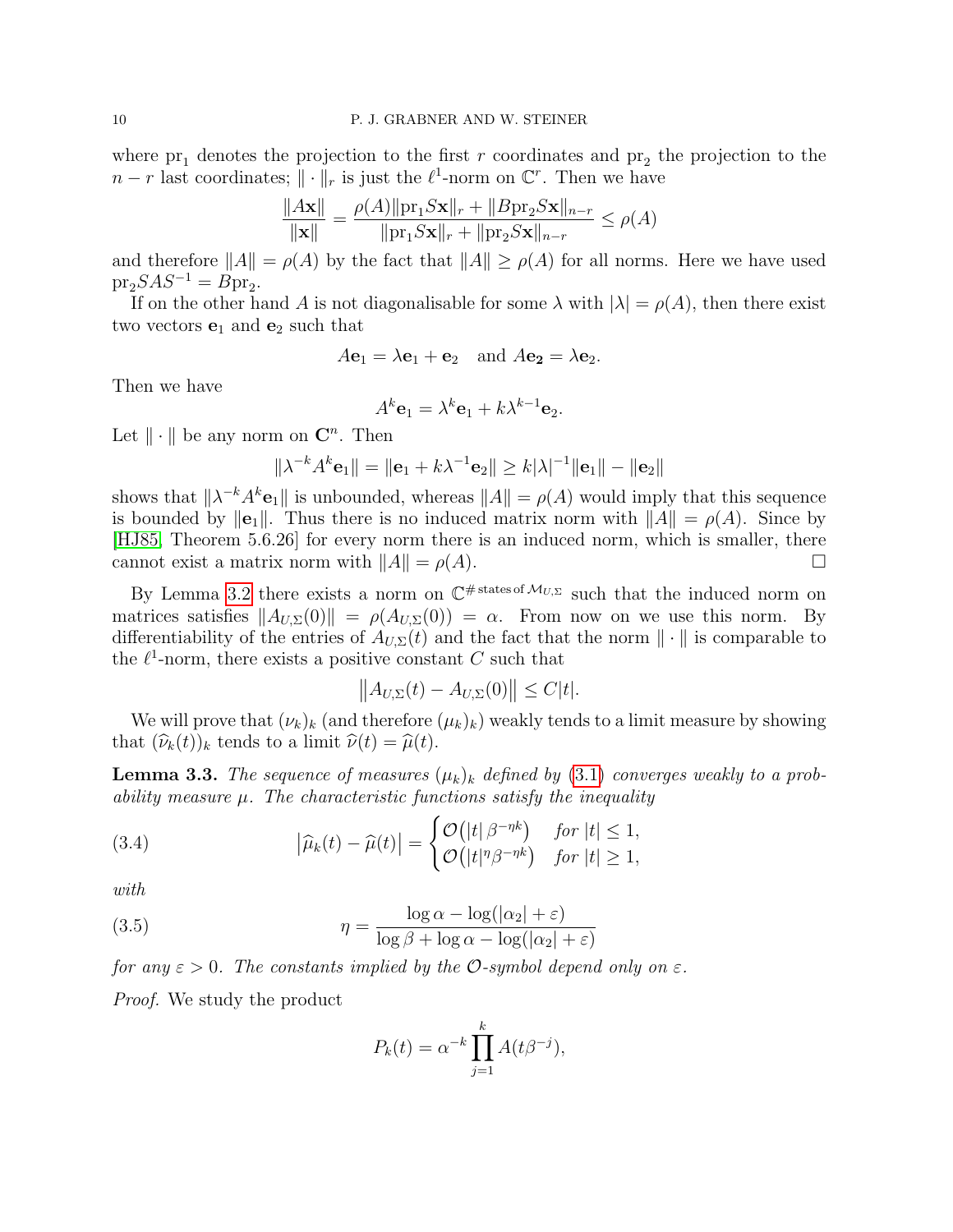with  $A = A_{U,\Sigma}$ . For  $|t| \leq 1$  we estimate

$$
||P_k(t) - P_k(0)|| = \alpha^{-k} \left\| \prod_{j=1}^k \left( A(0) + \left( A(t\beta^{-j}) - A(0) \right) \right) - A(0)^k \right\|
$$
  
\n
$$
\leq \alpha^{-k} \sum_{\ell=1}^k ||A(0)||^{k-\ell} \sum_{1 \leq j_1 < j_2 < \dots < j_\ell \leq k} ||A(t\beta^{-j_1}) - A(0)|| \cdot ||A(t\beta^{-j_2}) - A(0)|| \cdots ||A(t\beta^{-j_\ell}) - A(0)||
$$
  
\n
$$
\leq \sum_{\ell=1}^k \alpha^{-\ell} \sum_{1 \leq j_1 < j_2 < \dots < j_\ell \leq k} C^{\ell} |t|^{\ell} \beta^{-(j_1 + \dots + j_\ell)}
$$
  
\n
$$
\leq \sum_{\ell=1}^k \frac{1}{\ell!} \alpha^{-\ell} C^{\ell} |t|^{\ell} \left( \sum_{j=1}^k \beta^{-j} \right)^{\ell} \leq \exp \left( \frac{C|t|}{\alpha(\beta - 1)} \right) - 1 = \mathcal{O}(|t|).
$$

Furthermore, we have for  $j > k > \ell$  and  $1 \leq |t| \leq \beta^{\ell}$ 

$$
||P_k(t) - P_j(t)|| = ||P_{k-\ell}(t\beta^{-\ell})P_\ell(t) - P_{j-\ell}(t\beta^{-\ell})P_\ell(t)||
$$
  
\n
$$
\leq ||P_\ell(t)|| (||P_{k-\ell}(t\beta^{-\ell}) - P_{k-\ell}(0)|| + ||P_{j-\ell}(t\beta^{-\ell}) - P_{j-\ell}(0)|| + ||P_{k-\ell}(0) - P_{j-\ell}(0)||)
$$
  
\n
$$
= \mathcal{O}(|t|\beta^{-\ell}) + \mathcal{O}\left(\left(\frac{|\alpha_2| + \varepsilon}{\alpha}\right)^{k-\ell}\right) = \mathcal{O}(|t|\eta\beta^{-\eta k}).
$$

Here we have used the fact that  $||P_{\ell}(t)||$  is uniformly bounded for all  $\ell \in \mathbb{N}$  and all  $t \in \mathbb{R}$ , since all entries of  $P_{\ell}(t)$  are bounded by the entries of  $\alpha^{-\ell}A(0)^{\ell}$  and the entries of this matrix converge. In the last step we have set  $\ell = \lfloor (1 - \eta) \log_{\beta} |t| + \eta k \rfloor$ . The inequality is valid for  $j > k > \log_{\beta} |t|$ .

We now assume that  $|t| \leq 1$  and  $j > k > \ell$ . Then we have

$$
\left| \widehat{\nu}_{k}(t) - \widehat{\nu}_{j}(t) \right| = \left| \frac{\alpha^{k}}{M_{k}} \mathbf{v}_{1} P_{k}(t) \mathbf{v}_{2} - \frac{\alpha^{j}}{M_{j}} \mathbf{v}_{1} P_{j}(t) \mathbf{v}_{2} \right|
$$
  
\n
$$
= \left| \frac{\alpha^{k}}{M_{k}} \mathbf{v}_{1} P_{k-\ell}(t \beta^{-\ell}) P_{\ell}(t) \mathbf{v}_{2} - \frac{\alpha^{j}}{M_{j}} \mathbf{v}_{1} P_{j-\ell}(t \beta^{-\ell}) P_{\ell}(t) \mathbf{v}_{2} \right|
$$
  
\n
$$
\leq \left| \frac{\alpha^{k}}{M_{k}} \mathbf{v}_{1} P_{k-\ell}(0) P_{\ell}(t) \mathbf{v}_{2} - \frac{\alpha^{j}}{M_{j}} \mathbf{v}_{1} P_{j-\ell}(0) P_{\ell}(t) \mathbf{v}_{2} \right| + \mathcal{O}(|t| \beta^{-\ell})
$$
  
\n
$$
= \left| \frac{\alpha^{k}}{M_{k}} \mathbf{v}_{1} P_{k-\ell}(0) (P_{\ell}(t) - P_{\ell}(0)) \mathbf{v}_{2} - \frac{\alpha^{j}}{M_{j}} \mathbf{v}_{1} P_{j-\ell}(0) (P_{\ell}(t) - P_{\ell}(0)) \mathbf{v}_{2} \right| + \mathcal{O}(|t| \beta^{-\ell})
$$
  
\n
$$
= |t| \mathcal{O} \left( \beta^{-\ell} + \left( \frac{|\alpha_{2}| + \varepsilon}{\alpha} \right)^{k-\ell} \right),
$$

where we have used  $\frac{\alpha^k}{M}$  $\frac{\alpha^k}{M_k}$ **v**<sub>1</sub> $P_k(0)$ **v**<sub>2</sub> = 1 in the fourth line. Setting  $\ell = \lfloor \eta k \rfloor$  gives  $\left| \widehat{\nu}_k(t) - \widehat{\nu}_j(t) \right| = \mathcal{O}(|t| \beta^{-\eta k}).$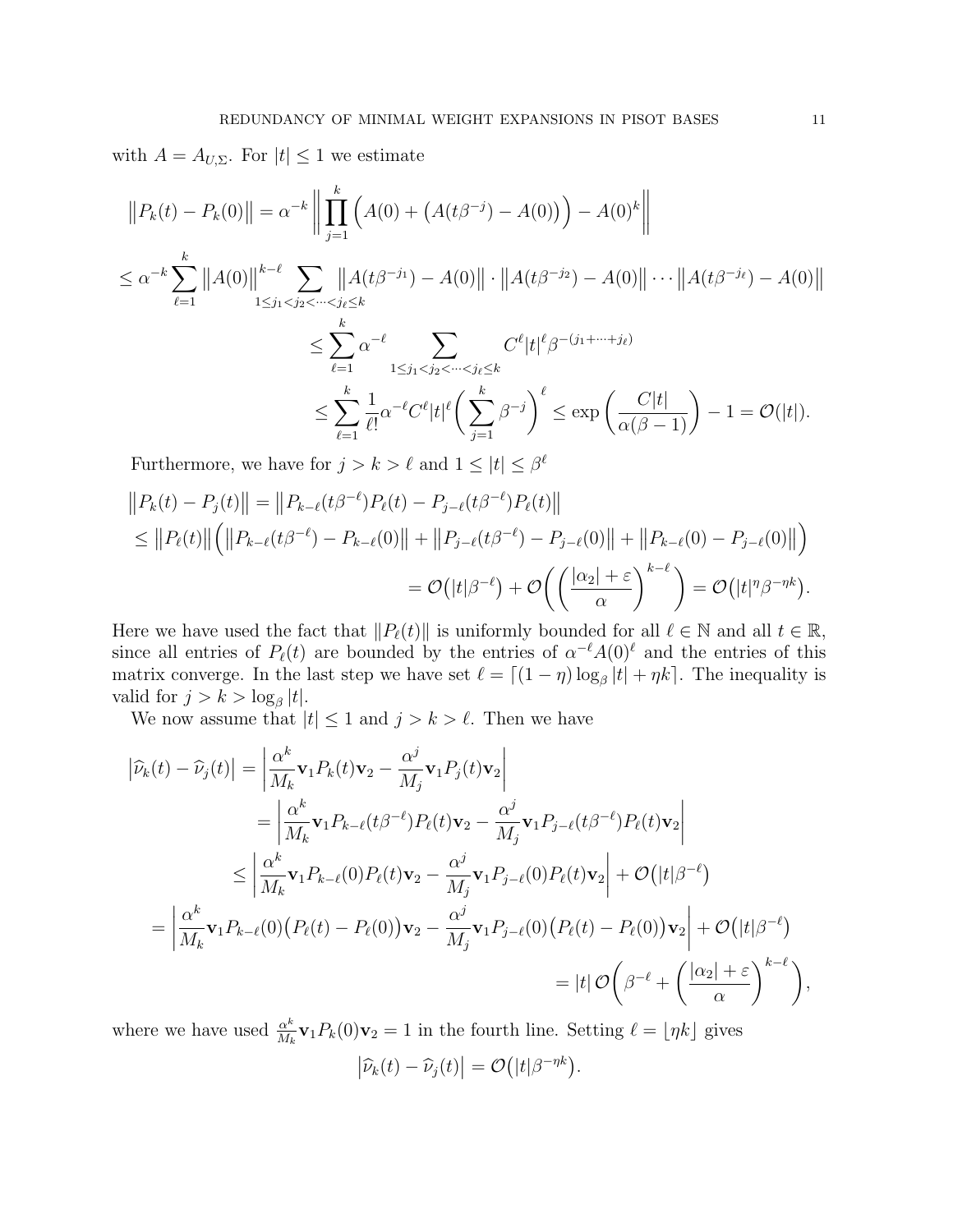Thus  $\hat{\nu}_k(t)$  converges uniformly on compact subsets of R to a continuous limit  $\hat{\mu}(t)$ , and the measures  $\nu_k$  tend to a measure  $\mu$  weakly. From this together with [\(3.2\)](#page-7-2) the two inequalities  $(3.4)$  are immediate.

<span id="page-11-1"></span>**Lemma 3.4.** There exists a positive real number  $\gamma < \alpha$  such that

$$
\max_{x \in \mathbb{Z}[\beta]} \# \left\{ z_{k-1} \cdots z_0 \in L_\beta \cap \Sigma^k : \sum_{j=0}^{k-1} z_j \beta^j = x \right\} = \mathcal{O}(\gamma^k).
$$

Proof. Similarly to [\(3.3\)](#page-8-2), we have

$$
#(L_{\beta} \cap \Sigma^{k}) = \mathbf{v}'_{1} A^{k}_{\beta, \Sigma} \mathbf{v}'_{2} = \mathcal{O}(\alpha^{k}),
$$

where  $\mathbf{v}'_1$  is the indicator (row) vector of the initial state of  $\mathcal{M}_{\beta,\Sigma}$  and  $\mathbf{v}'_2 = (1,\ldots,1)^T$  is the indicator (column) vector of the terminal states of  $\mathcal{M}_{\beta,\Sigma}$ . We show that there exists some  $\ell \geq 1$  and a matrix  $\tilde{A}$  with  $\tilde{A} < A_{\beta, \Sigma}^{\ell}$  (entrywise) such that

<span id="page-11-0"></span>
$$
(3.6) \t#{\{z_{k-1} \cdots z_0 \in L_\beta \cap \Sigma^k : \sum_{j=0}^{k-1} z_j \beta^j = x\}} \leq \mathbf{v}'_1 \tilde{A}^{\lfloor k/\ell \rfloor} A_{\beta, \Sigma}^{k - \lfloor k/\ell \rfloor \ell} \mathbf{v}'_2
$$

for all  $x \in \mathbb{Z}[\beta], k \geq 0$ .

Each entry in  $A_{\beta,\Sigma}^{\ell}$  counts the number of paths of length  $\ell$  in  $\mathcal{M}_{\beta,\Sigma}$  between two states q and q'. By the proof of Proposition [2.6,](#page-5-1) there exists  $k_1 \geq 0$  such that the path labelled by  $0^{k_1}$  leads from every state to the initial state. Let  $k_2 \geq 0$  be such that  $10^{k_2}$  leads from the initial state to itself,  $k_3$  be the maximal distance of a state from the initial state, and  $\ell = k_1 + k_2 + k_3 + 1$ . Then, for any two states  $q, q'$ , there exists a  $z' \in \Sigma^{k_3}$  such that paths labelled by  $0^{k_1} 1 0^{k_2} z'$  and by  $0^{k_1+1+k_2} z'$  (of length  $\ell$ ) run from q to q'. It is well known that the words  $(z_{k-1} \cdots z_0, y_{k-1} \cdots y_0)$  with  $\sum_{j=0}^{k-1} z_j \beta^j = \sum_{j=0}^{k-1} y_j \beta^j$  are recognised by a finite automaton with transitions of the form  $s \stackrel{(a,b)}{\rightarrow} \beta s+b-a$ , see e.g. [\[FS08\]](#page-18-5). For sufficiently large  $k_1$  and  $k_2$ , there is no path labelled by  $(0^{k_1} 1 0^{k_2}, 0^{k_1+1+k_2})$  in this automaton. Therefore, for any fixed  $x \in \mathbb{Z}[\beta],$  any word  $z_{k-1} \cdots z_j$ ,  $\ell \leq j \leq k$ , leading to the state q in  $\mathcal{M}_{\beta, \Sigma}$ cannot be prolonged by all labels of paths of length  $\ell$  between q and  $q'$  when we want to obtain a word  $z_{k-1} \cdots z_0 \in L_\beta \cap \Sigma^k$  with  $\sum_{j=0}^{k-1} z_j \beta^j = x$ .

This means that, for sufficiently large  $\ell$ , [\(3.6\)](#page-11-0) holds with  $\tilde{A}$  taken as the matrix with every entry being one smaller than that of  $A_{\beta,\Sigma}^{\ell}$ . Let  $\tilde{\alpha}$  be the dominant eigenvalue of  $\tilde{A}$ , then  $\tilde{\alpha} < \alpha^{\ell}$  and the lemma holds with  $\gamma = \tilde{\alpha}^{1/\ell}$ .

**Corollary 3.5.** The counting function f satisfies  $f(n) = \mathcal{O}(|n|^{\log_{\beta} \gamma})$  for some  $\gamma < \alpha$ .

<span id="page-11-3"></span>**Proposition 3.6.** Let  $\gamma$  be as in Lemma [3.4.](#page-11-1) Then the measure  $\mu$  satisfies

<span id="page-11-2"></span>
$$
\mu([x, y]) = \mathcal{O}((y - x)^{\theta})
$$

with

<span id="page-11-4"></span>(3.8) 
$$
\theta = \frac{\log \alpha - \log \gamma}{\log \beta}.
$$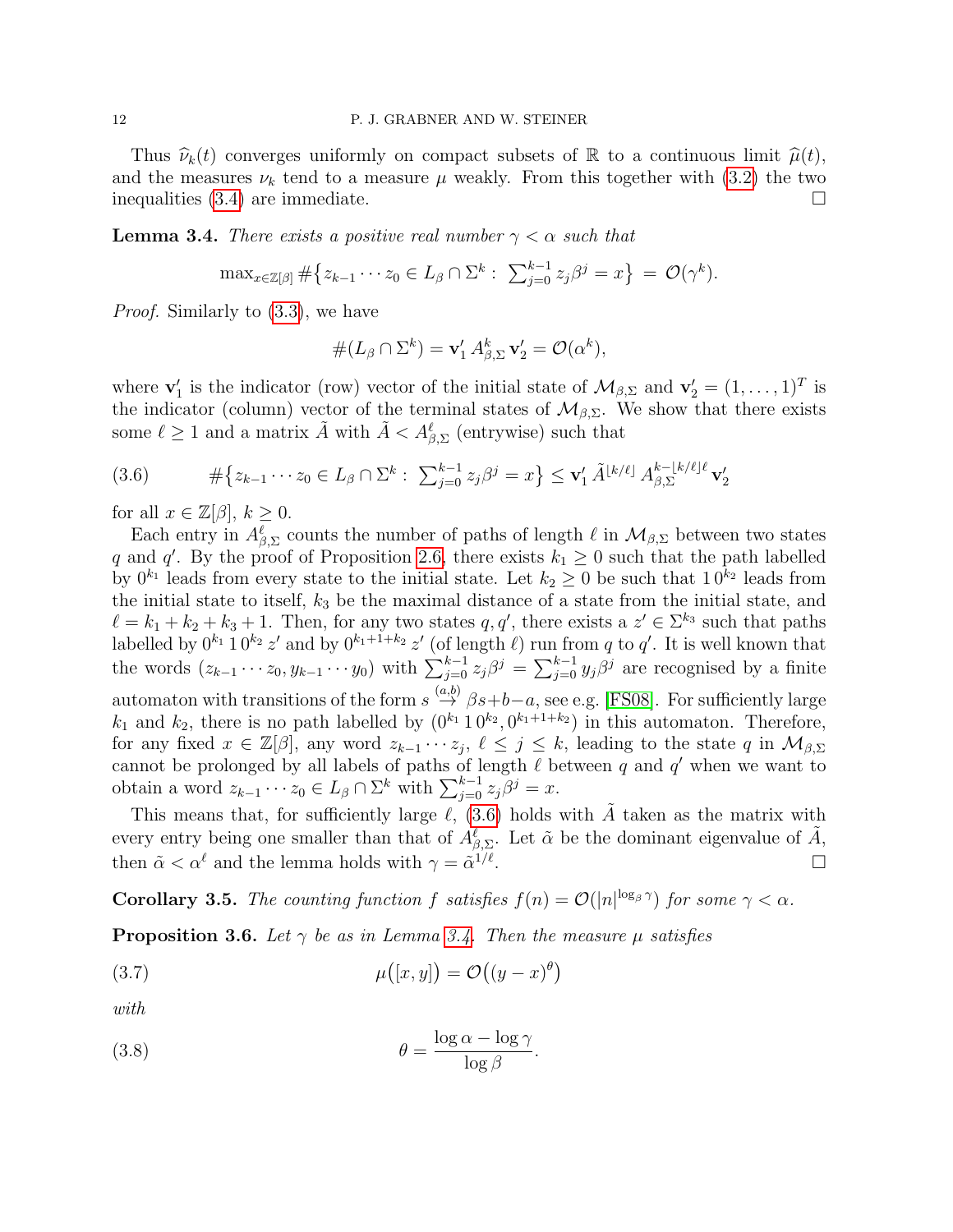*Proof.* Let  $x < y$ , and  $\ell = \lfloor -\log_{\beta}(y - x) \rfloor$ . Recall that

(3.9) 
$$
\mu([x,y]) = \lim_{k \to \infty} \frac{1}{M_k} \sum_{z \in L_U \cap \Sigma^k : g(z) \in [x,y]} \delta_{g(z)}.
$$

Let  $z = z_{k-1} \cdots z_0 \in L_U \cap \Sigma^k$ . By Proposition [2.7,](#page-6-1) we have  $z_{k-1} \cdots z_{k-\ell} \in L_\beta$  for sufficiently large k. If  $g(z) \in [x, y]$ , then

<span id="page-12-1"></span>
$$
\sum_{j=0}^{\ell-1} z_{j+k-\ell} \beta^j \in \beta^{\ell}[x, y] - \left[\frac{\min \Sigma}{\beta - 1}, \frac{\max \Sigma}{\beta - 1}\right].
$$

Since  $y - x \leq \beta^{-\ell}$ , this implies that  $\sum_{j=0}^{\ell-1} z_{j+k-\ell} \beta^j$  lies in an interval of bounded size. For all conjugates  $\beta_i \neq \beta$ , we have  $\sum_{j=0}^{\ell-1} z_{j+k-\ell} \beta_i^j$  $\left| \sum_{i=1}^{j} \right| \leq \max_{a \in \Sigma} |a|/(1-|\beta_i|),$  thus  $\sum_{j=0}^{\ell-1} z_{j+k-\ell} \beta^j$ can take only a bounded number of values in  $\mathbb{Z}[\beta]$ . (The bound does not depend on the choice of  $[x, y]$ .) Then  $z_{k-\ell-1} \cdots z_0 \in L_U \cap \Sigma^{k-\ell}$  and Lemma [3.4](#page-11-1) yield that

$$
\mu([x, y]) = \mathcal{O}\bigg(\gamma^{\ell} \lim_{k \to \infty} \frac{M_{k-\ell}}{M_k}\bigg) = \mathcal{O}\bigg(\bigg(\frac{\gamma}{\alpha}\bigg)^{\ell}\bigg).
$$

Combining this with  $\ell = -\log_{\beta}(y - x) + \mathcal{O}(1)$  gives [\(3.7\)](#page-11-2).

We use Proposition [3.6](#page-11-3) and the following lemma to establish purity of the measure  $\mu$ .

<span id="page-12-0"></span>**Lemma 3.7** ([\[JW35,](#page-18-16) Theorem 35], [\[Ell79,](#page-18-17) Lemma 1.22 (ii)]). Let  $Q = \prod_{k=0}^{\infty} Q_k$  be an infinite product of discrete spaces equipped with a measure  $\kappa$ , which satisfies Kolmogorov's 0-1-law (i.e., every tail event has either measure 0 or 1). Furthermore, let  $X_k$  be a sequence of random variables defined on the spaces  $Q_k$ , such that the series  $X = \sum_{k=0}^{\infty} X_k$  converges  $\kappa$ -almost everywhere. Then the distribution of X is either purely discrete, or purely singular continuous, or absolutely continuous with respect to Lebesgue measure.

**Proposition 3.8.** The measure  $\mu$  is pure, i.e., it is either absolutely continuous or purely singular continuous.

Proof. We equip the shift space

$$
\mathcal{K} = \left\{ (z_k)_{k \ge 0} : z_k z_{k-1} \cdots z_0 \in L_\beta \cap \Sigma^* \text{ for all } k \ge 0 \right\}
$$

associated to the automaton  $\mathcal{M}_{\beta,\Sigma}$  with the measure

$$
\kappa([z_0, z_1, \dots, z_{\ell-1}]) = \lim_{k \to \infty} \frac{1}{M_k} \# \{ y_{k-1} \cdots y_0 \in L_\beta : y_{\ell-1} \cdots y_0 = z_{\ell-1} \cdots z_0 \}
$$
  
= 
$$
\lim_{k \to \infty} \frac{1}{\mathbf{v}_1' A_{\beta, \Sigma}^k \mathbf{v}_2'} \mathbf{v}_1' A_{\beta, \Sigma}^{k-\ell} A_{\beta, z_{\ell-1}} \cdots A_{\beta, z_0} \mathbf{v}_2
$$

given on the cylinder set

$$
[z_0, z_1, \ldots, z_{\ell-1}] = \{(y_k)_{k \geq 0} \in \mathcal{K} : y_{\ell-1} \cdots y_0 = z_{\ell-1} \cdots z_0\}.
$$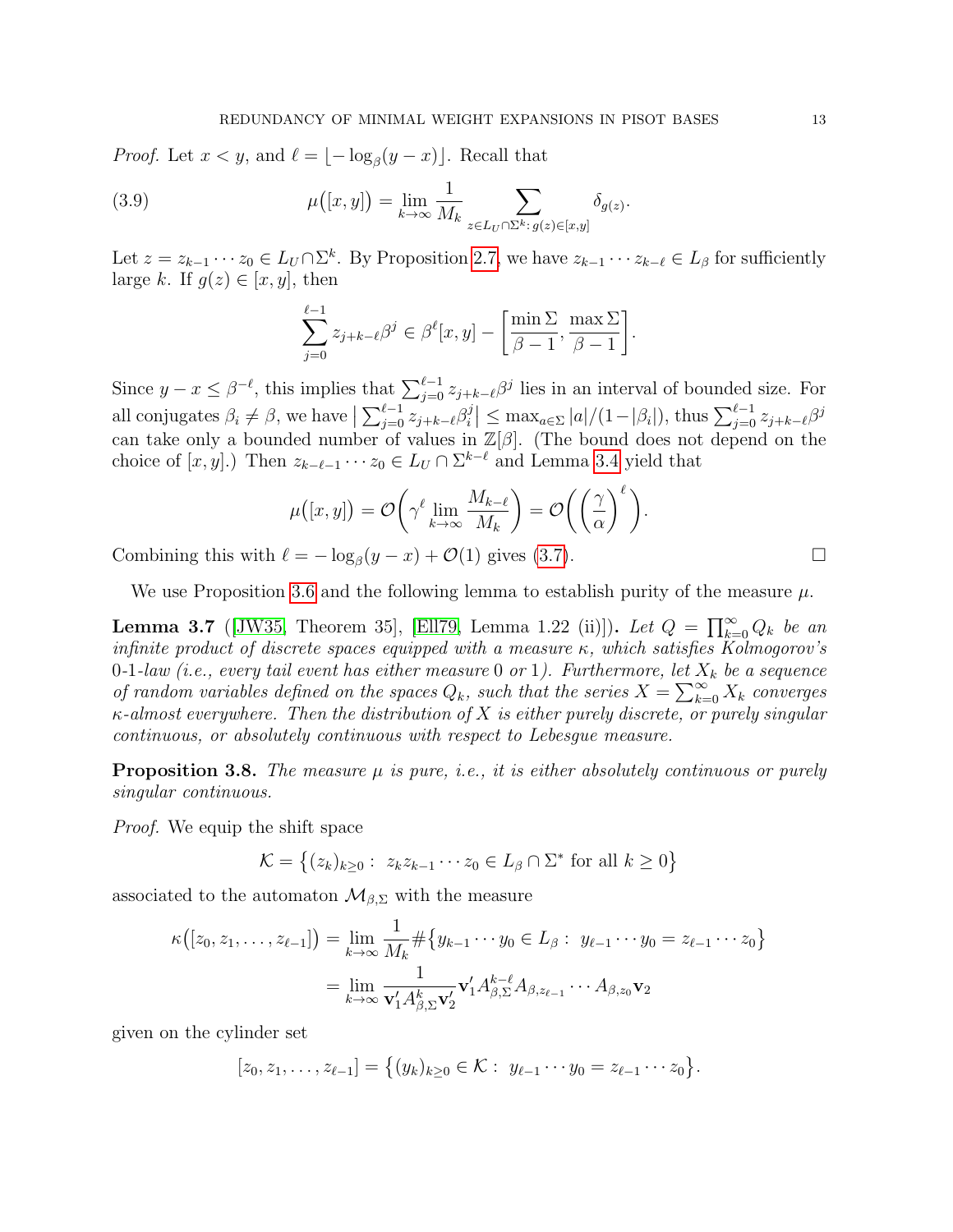Then  $\kappa$  can be written in terms of the transition matrices

$$
\kappa([z_0,z_1,\ldots,z_{\ell-1}])=\frac{1}{\mathbf{v}\mathbf{v}_2'}\alpha^{-\ell}\mathbf{v} A_{\beta,z_{\ell-1}}\cdots A_{\beta,z_0}\mathbf{v}_2',
$$

where **v** is the left Perron-Frobenius eigenvector of the matrix  $A_{\beta,\Sigma}$ . Let **w** denote the right Perron-Frobenius eigenvalue of the matrix  $A_{\beta,\Sigma}$  with  $\mathbf{vw} = 1$ . Then by positivity of all entries of **w** and  $\mathbf{v}'_2$  the measure  $\tilde{\kappa}$  given by

$$
\tilde{\kappa}([z_0,z_1,\ldots,z_{\ell-1}])=\alpha^{-\ell} \mathbf{v} A_{\beta,z_{\ell-1}}\cdots A_{\beta,z_0}\mathbf{w}
$$

is equivalent to  $\kappa$ .

The measure  $\tilde{\kappa}$  is strongly mixing and therefore ergodic with respect to the shift. Thus  $\tilde{\kappa}$  and  $\kappa$  satisfy the hypotheses of Lemma [3.7.](#page-12-0)

The continuity of  $\mu$  is an immediate consequence of Proposition [3.6.](#page-11-3)

In order to give an error bound for the rate of convergence of the measures  $\mu_k$  to the measure  $\mu$ , we will use the following version of the Berry-Esseen inequality, which was proved in [\[Gra97\]](#page-18-18).

<span id="page-13-0"></span>**Proposition 3.9.** Let  $\mu_1$  and  $\mu_2$  be two probability measures with their Fourier transforms defined by

$$
\widehat{\mu}_k(t) = \int_{-\infty}^{\infty} e^{2\pi i t x} d\mu_k(x), \quad k = 1, 2.
$$

Suppose that  $(\widehat{\mu}_1(t) - \widehat{\mu}_2(t)) t^{-1}$  is integrable on a neighbourhood of zero and  $\mu_2$  satisfies

$$
\mu((x, y)) \le c |x - y|^{\theta}
$$

for some  $0 < \theta < 1$ . Then the following inequality holds for all real x and all  $T > 0$ :

$$
\left|\mu_1\big((-\infty,x)\big) - \mu_2\big((-\infty,x)\big)\right| \le \left|\int_{-T}^T \hat{J}(T^{-1}t)\left(2\pi it\right)^{-1}\left(\hat{\mu}_1(t) - \hat{\mu}_2(t)\right)e^{-2\pi ixt}\,dt\right|
$$
  
+  $\left(c + \frac{1}{\pi^2}\right)T^{-\frac{2\theta}{2+\theta}} + \left|\frac{1}{2T}\int_{-T}^T \left(1 - \frac{|t|}{T}\right)\left(\hat{\mu}_1(t) - \hat{\mu}_2(t)\right)e^{-2\pi ixt}\,dt\right|$ ,

where

$$
\hat{J}(t) = \pi t(1 - |t|) \cot \pi t + |t|.
$$

<span id="page-13-1"></span>**Lemma 3.10.** The measures  $\mu_k$  satisfy

(3.10) 
$$
\left|\mu_k((x,y)) - \mu((x,y))\right| = \mathcal{O}(\beta^{-\zeta k})
$$

uniformly for all  $x, y \in \mathbb{R}$  with  $\zeta = \frac{2\theta\eta}{n(\theta+2)}$  $\frac{2\theta\eta}{\eta(\theta+2)+2\theta}$ .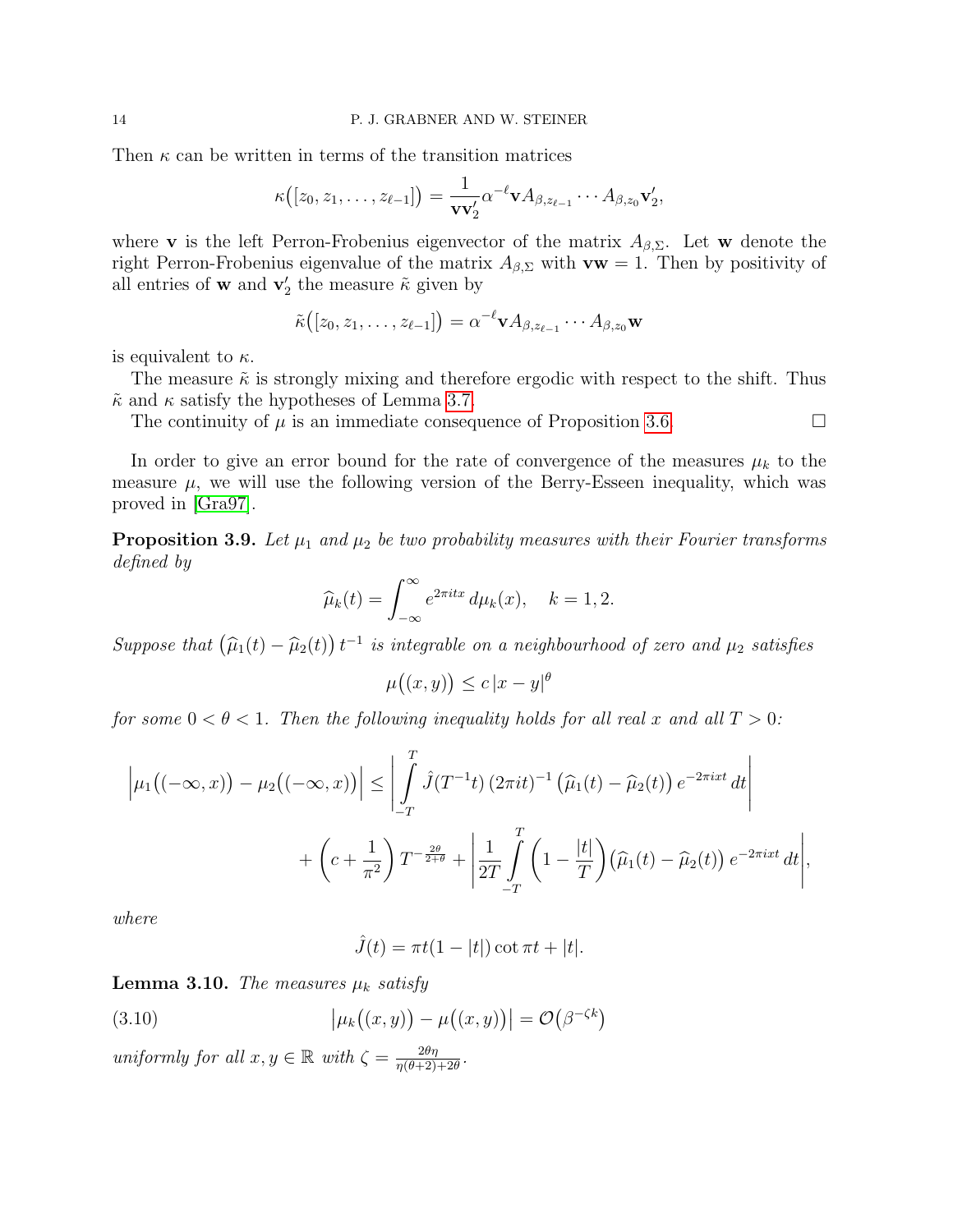*Proof.* We apply Proposition [3.9](#page-13-0) to the measures  $\mu_k$  and  $\mu$ . For this purpose we use the inequalities [\(3.4\)](#page-9-0) to obtain

$$
\left|\mu_{k}((-\infty,x)) - \mu((-\infty,x))\right| = \mathcal{O}\left(\beta^{-\eta k} \int_{-1}^{1} dt\right) + \mathcal{O}\left(\beta^{-\eta k} \int_{1 \leq |t| \leq T} |t|^{\eta-1} dt\right) + \mathcal{O}\left(T^{-\frac{2\theta}{2+\theta}}\right)
$$

$$
+ \mathcal{O}\left(\beta^{-\eta k} \frac{1}{T} \int_{-1}^{1} |t| dt\right) + \mathcal{O}\left(\beta^{-\eta k} \frac{1}{T} \int_{1 \leq |t| \leq T} |t|^{\eta} dt\right) = \mathcal{O}(\beta^{-\zeta n})
$$
  
y choosing  $T = \beta^{\zeta \frac{2+\theta}{2\theta}k}$ .

by choosing  $T = \beta^{\zeta \frac{2+\theta}{2\theta}k}$ 

Now the statement of the asymptotic behaviour of the average  $\frac{1}{2N-1}\sum_{|n| is a$ consequence of the preceding discussion of the properties of  $\mu$ . Combining Lemma [3.3,](#page-9-1) Proposition [3.6,](#page-11-3) and Lemma [3.10](#page-13-1) we obtain the following theorem.

**Theorem 3.11.** The summatory function of the number of representations of n with minimal weight satisfies

(3.11) 
$$
\sum_{|n|
$$

where Φ denotes a continuous periodic function of period 1 and

<span id="page-14-0"></span>
$$
\lambda = \frac{\log \alpha}{\log \beta} - \frac{2\theta\eta}{\eta(\theta+2) + 2\theta},
$$

 $\eta$  given by [\(3.5\)](#page-9-2), and  $\theta$  given by [\(3.8\)](#page-11-4).

*Proof.* Using the definition of  $\mu_k$  in [\(3.1\)](#page-7-1) and the value m given by Lemma [2.8](#page-6-0) we have

$$
\sum_{|n|
$$

where we choose  $k = \lfloor \log_{\beta} N \rfloor + m$ . Replacing  $\mu_k$  by  $\mu$ , using  $U_k = C\beta^k + \mathcal{O}(|\beta_2|^k)$ ,  $M_k = D\alpha^k + \mathcal{O}((|\alpha_2| + \varepsilon)^k)$  and taking all error terms into account yields

$$
\sum_{|n|
$$

with  $\zeta$  as in Lemma [3.10.](#page-13-1) Defining

$$
\Phi(t) = D \alpha^{m+\lfloor t \rfloor - t} \mu \big( \big( -\beta^{t-\lfloor t \rfloor - m} / C, \, \beta^{t-\lfloor t \rfloor - m} / C \big) \big)
$$

for  $t \geq 0$  yields [\(3.11\)](#page-14-0). The periodicity of  $\Phi$  follows from the definition. The continuity of  $\Phi$  in non-integer points follows from the continuity of  $\mu$ . The fact that  $\Phi(0) = \lim_{t \to 1^-} \Phi(t)$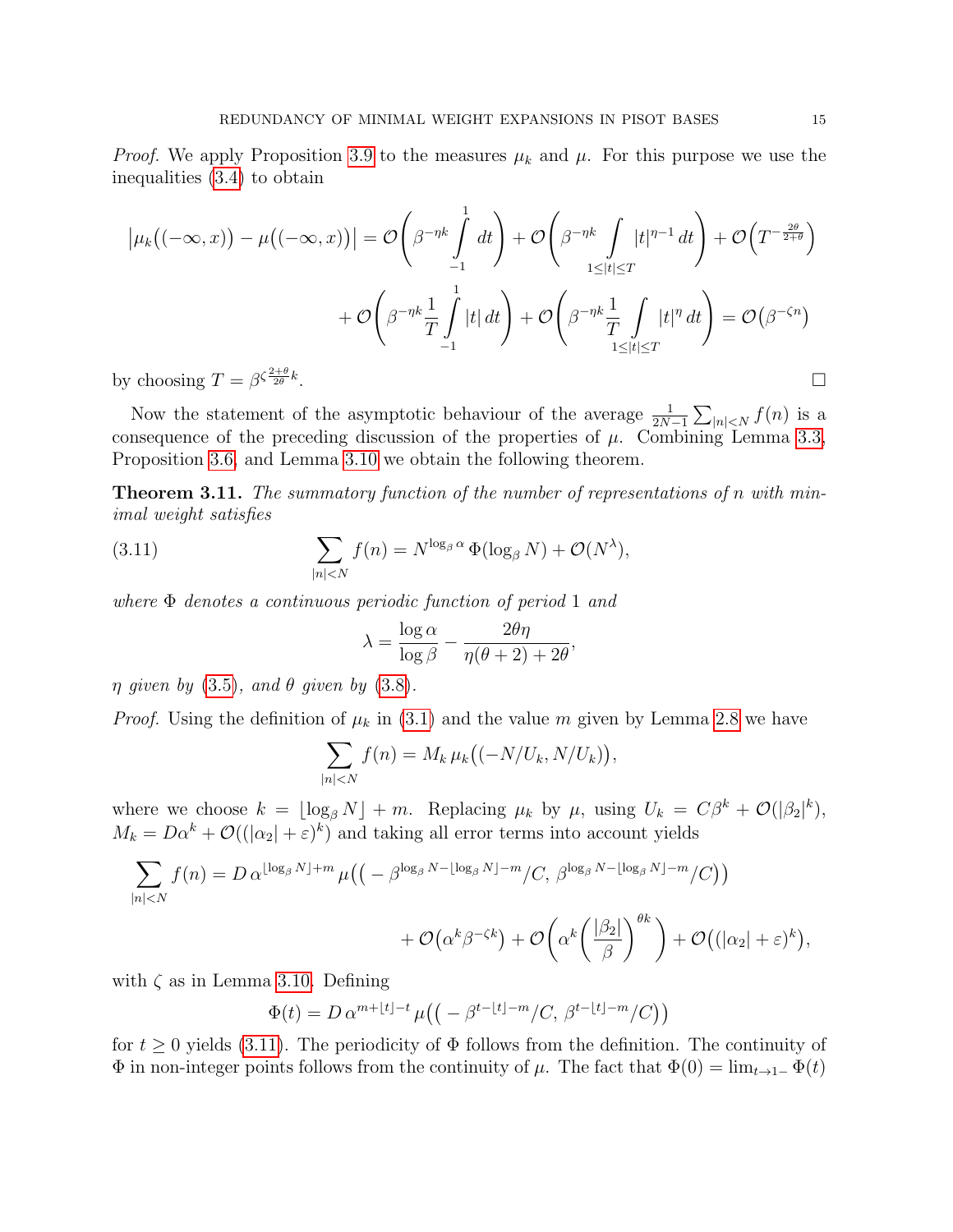#### 16 P. J. GRABNER AND W. STEINER

is a consequence of the self-similarity of the measure  $\mu$ 

$$
\mu(\beta^{-1}A) = \alpha^{-1}\mu(A) \text{ for } A \subset [-\beta^{-m}, \beta^{-m}];
$$

this follows from [\(3.9\)](#page-12-1) by the observation that multiplication by  $\beta^{-1}$  corresponds to adding a prefix 0 in the representation and reading a leading zero does not change the state of the automaton.

## 4. Exact number of representations

To obtain the exact number of U-expansions of minimal weight representing an integer  $n$ , we choose one of these expansions and look at the transducer which transforms any other expansion into it. One way of choosing a output language of such a transducer is to take the set of greedy U-expansions (for positive numbers) and their symmetric counterparts (to represent negative numbers). A possible deficiency of this language is that it is not contained in  $L_U$ . In the following, we describe a regular language  $G_U \subseteq L_U$  such that, for every  $n \in \mathbb{Z}$ , there is, up to leading zeros, a unique word  $z \in G_U$  with  $z \sim_U n$ .

We call a word  $z = z_k \cdots z_0 \in L_U$  greedy U-expansion of minimal weight if

$$
0^{\min(\ell-k,0)}|z_k|\cdots|z_0| \ge 0^{\min(k-\ell,0)}|y_\ell|\cdots|y_0| \quad \text{for all } y = y_\ell\cdots y_0 \in L_U \text{ with } z \sim_U y,
$$

with respect to the lexicographical order. The set of all greedy  $U$ -expansions of minimal is denoted by  $G_U$ .

**Lemma 4.1.** Let U be as in Theorem [2.1.](#page-2-2) For any  $n \in \mathbb{Z}$ , there is, up to leading zeros, a unique word  $z \in G_U$  with  $z \sim_U n$ .

*Proof.* Let  $n \in \mathbb{Z}$ . First note that by Lemma [2.8](#page-6-0) there are, up to leading zeros, only finitely many words  $z \in G_U$  with  $z \sim_U n$ . Therefore there exists a greedy U-expansion of minimal weight  $z = z_k \cdots z_0$  with  $z \sim_U n$ .

Let  $y = y_{\ell} \cdots y_0$  be another word in  $G_U$  with  $y \sim_U n$ . Then we have  $0^{\min(\ell-k,0)}|z_k| \cdots |z_0| =$  $0^{\min(k-\ell,0)}|y_\ell|\cdots|y_0|$ . Neglecting leading zeros, we can assume w.l.o.g. that  $k=\ell$ . We have  $y_k+z_k$  $\frac{z+z_k}{2} \cdots \frac{y_0+z_0}{2}$  $\frac{z+20}{2} \in \mathbb{Z}^*$  because  $\frac{y_j+z_j}{2} = z_j$  in case  $y_j = z_j$ ,  $\frac{y_j+z_j}{2} = 0$  in case  $y_j = -z_j$ ; and  $y_k+z_k$  $\frac{\bar{z}}{2} \cdots \frac{y_0 \bar{z}_0}{2} \sim_U n$ . If we had  $y_j \neq z_j$  for some j, then  $\frac{y_k+z_k}{2} \cdots \frac{y_0+z_0}{2}$  would have smaller weight than z, contradicting  $z \in L_U$ . Therefore, z and y differ only by leading zeros.  $\square$ 

<span id="page-15-0"></span>**Theorem 4.2.** Let U be as in Theorem [2.1.](#page-2-2) Then  $G_U$  is recognised by a finite automaton.

*Proof.* It suffices to show that  $L_U \setminus G_U$  is a regular language. Since the complement of a regular language is regular, see e.g. [\[FS08,](#page-18-5) Lemma 3.9], this implies that  $G_U$  is regular.

Let  $z = z_k \cdots z_0 \in L_U \setminus G_U$ . Then there exists a  $y = y_\ell \cdots y_0 \in L_U$  with  $y \sim_U z$  and  $0^{\min(\ell-k,0)}|z_k|\cdots|z_0|<0^{\min(k-\ell,0)}|y_\ell|\cdots|y_0|$ . Since  $L_U$  is a regular language, the product  $\{(z_k \cdots z_0, y_k \cdots y_0) \mid z_k \cdots z_0, y_k \cdots y_0 \in L_U, k \geq 0\}$  is recognised by a finite automaton. One can construct a finite automaton recognising the lexicographic relation  $|z_k| \cdots |z_0|$  $|y_k| \cdots |y_0|$ . By Proposition [2.4,](#page-3-5) the same holds for  $z_k \cdots z_0 \sim_U y_k \cdots y_0$ . Therefore, there exists a finite automaton which recognises the set of pairs  $(z_k \cdots z_0, y_k \cdots y_0) \in L_U \times L_U$ such that  $z_k \cdots z_0 \sim_U y_k \cdots y_0$  and  $|z_k| \cdots |z_0| < |y_k| \cdots |y_0|$ . Let H be the projection of this set to the first coordinate, then H is regular. Moreover,  $L_U \setminus G_U$  is the set of words which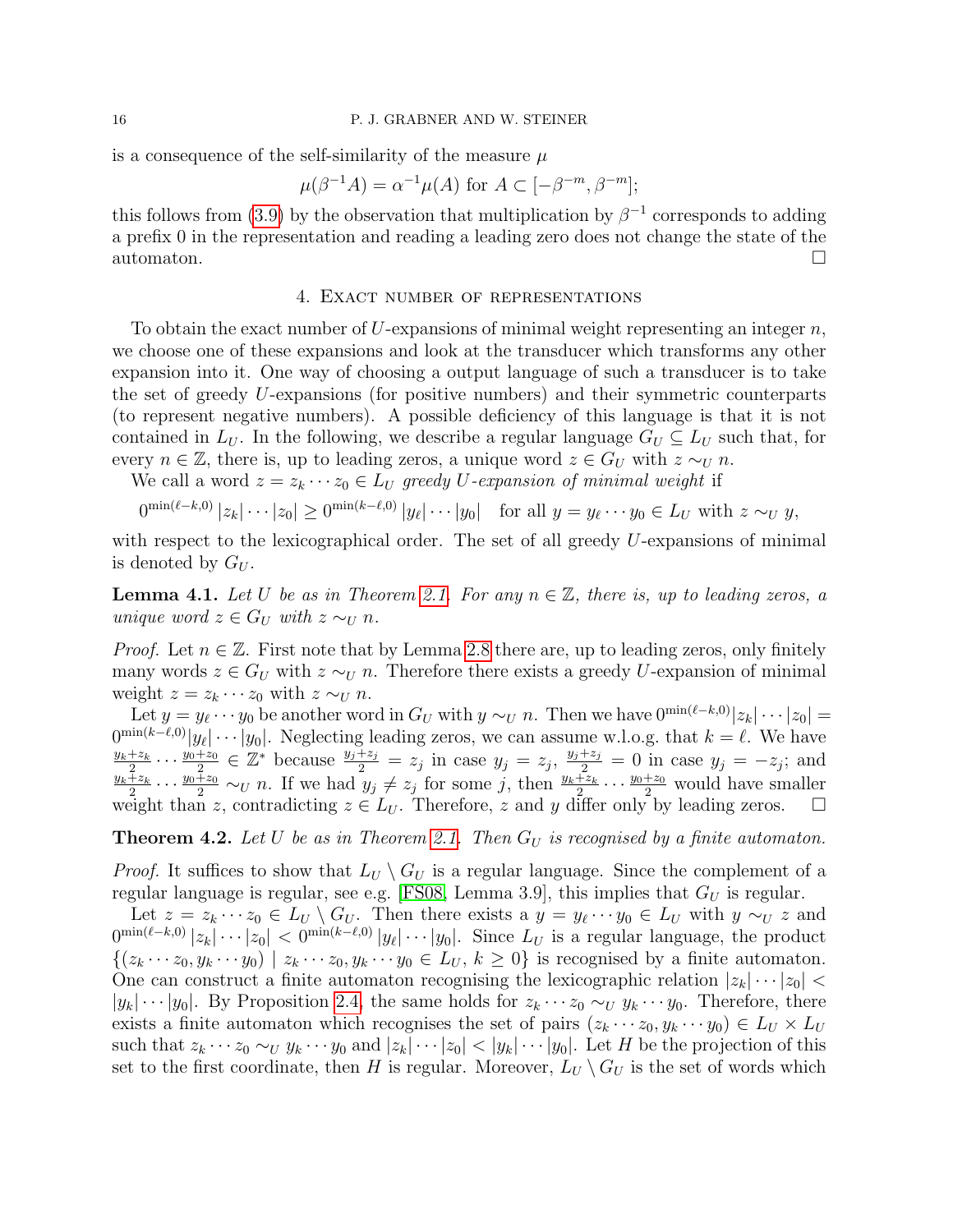

<span id="page-16-1"></span>FIGURE 2. Transducer  $\mathcal{N}_{F,\{-1,0,1\}}$  normalising F-expansions of minimal weight in  $\{-1,0,1\}^*$ . Here a b stands for  $(a, b)$  in the transition labels.

are obtained from words in  $H$  by removing or appending initial zeros. This language is regular as well. By the remarks at the beginning of the proof, this proves the lemma.  $\square$ 

<span id="page-16-0"></span>**Proposition 4.3.** Let U be as in Theorem [2.1.](#page-2-2) Then there exists a finite letter-to-letter transducer recognising the pairs  $(z_k \cdots z_0, y_k \cdots y_0) \in L_U \times G_U$  with  $z_k \cdots z_0 \sim_U y_k \cdots y_0$ .

*Proof.* Similarly to the proof of Theorem [4.2,](#page-15-0) this follows from the regularity of  $L_U$  and  $G_U$ , and from Proposition [2.4.](#page-3-5)

Note that in Proposition [4.3](#page-16-0) the input and output must have the same length. In particular, the input must be as least as long as the corresponding word in  $G_U$  without leading zeros. By Lemma [2.8,](#page-6-0) the difference between any two words in  $L_U$  without leading zeros with the same value as U-expansions is bounded. Therefore, there exists a *transducer* with initial function which computes, for every word in  $L_U$  without leading zeros, the corresponding word in  $G_U$  without leading zeros, see [\[Fro92\]](#page-18-11).

We have the following corollary of Proposition [4.3,](#page-16-0) where  $\mathcal{N}_{U,\Sigma}$  denotes the trim minimal letter-to-letter transducer of Proposition [4.3.](#page-16-0)

<span id="page-16-2"></span>**Corollary 4.4.** Let  $U, \Sigma, f$  be as in Section [3,](#page-7-0)  $n \in \mathbb{Z}$  and  $y \in G_U$  with  $y \sim_U n$ . Then  $f(n)$ is given by the number of successful paths in  $\mathcal{N}_{U,\Sigma}$  with y as output.

It was shown in [\[FS08\]](#page-18-5) that the transducer in Figure [2](#page-16-1) transforms any F-expansion of minimal weight, after possible addition of a leading zero, into the corresponding  $F$ expansion of minimal weight avoiding the factors  $11, 11, 101, 101, 1001$  and their opposites. Here, we write  $\overline{1}$  instead of 1, and opposite means that 1's and  $\overline{1}$ 's are exchanged. This transducer shows that the set of outputs is  $G_F$ , thus this transducer is equal to  $\mathcal{N}_{F,\{-1,0,1\}}$ .

Now we can relate the growth of  $f(n)$  to the *joint spectral radius* of the set  $\{R_{U,a}: a \in \Sigma\}$ , where  $R_{U,a}$  denotes the adjacency matrix of the transitions with output a in  $\mathcal{N}_{U,\Sigma}$ . The joint spectral radius is defined by

$$
\rho\big(\{R_{U,a}: a \in \Sigma\}\big) = \lim_{k \to \infty} \max \big\{ \|R_{U,z_{k-1}} \cdots R_{U,z_0}\|^{1/k} \mid z_{k-1} \cdots z_0 \in \Sigma^k \big\},\
$$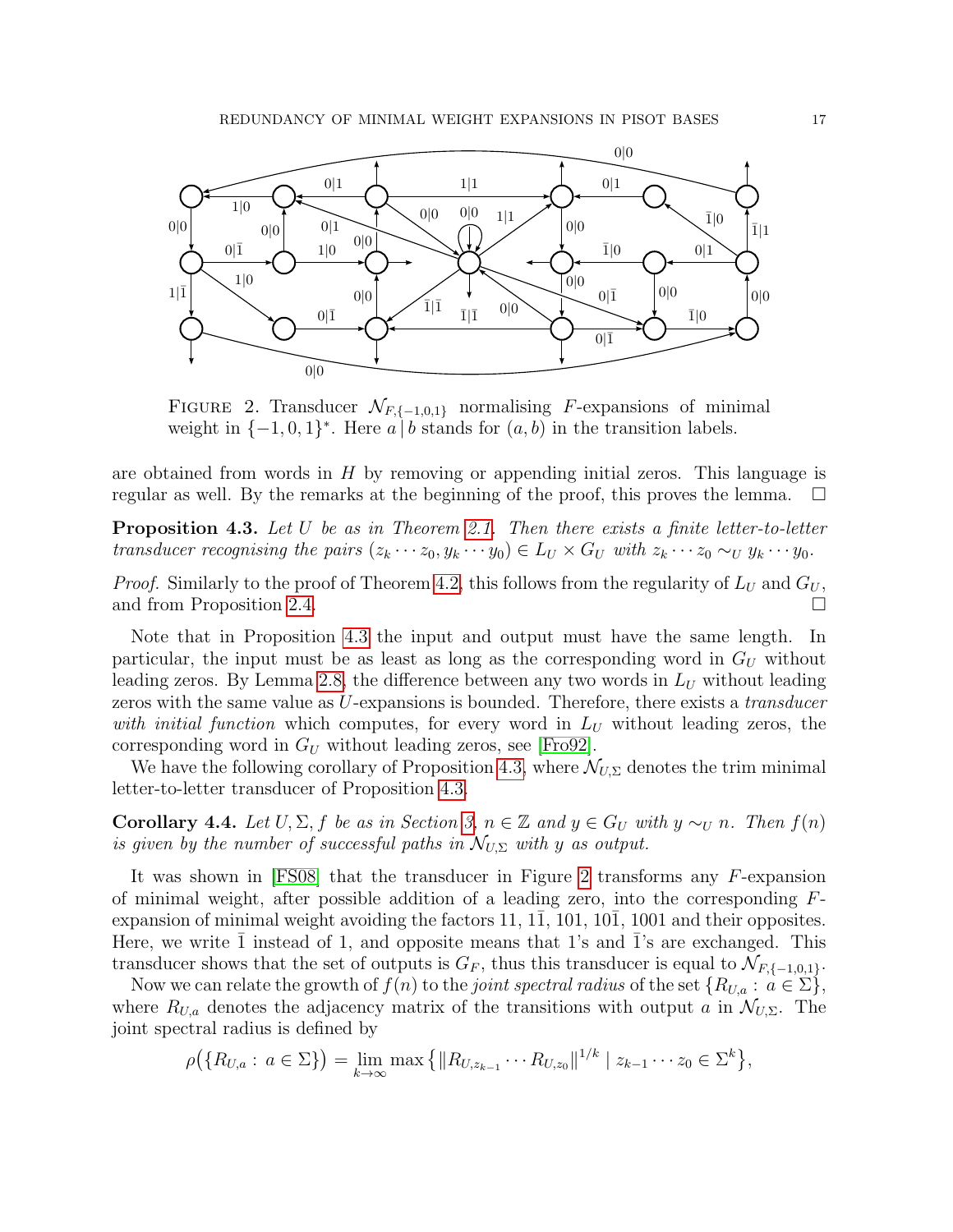where  $\|\cdot\|$  is any matrix norm. The definition of the joint spectral radius is due to [\[RS60\]](#page-18-19); an overview of its properties and its calculation can be found in [\[Jun09\]](#page-18-20).

<span id="page-17-0"></span>**Theorem 4.5.** Let  $U, \Sigma, f$  be as in Section [3.](#page-7-0) For any  $\varepsilon > 0$ , we have  $f(n) = \mathcal{O}(|n|^{\log_\beta(\gamma+\varepsilon)})$ , where  $\gamma$  is the joint spectral radius of the set of matrices  $\{R_{U,a}: a \in \Sigma\}$ .

*Proof.* For any non-zero  $n \in \mathbb{Z}$ , the length of the word  $y \in G_U$  with  $y \sim_U n$  and without leading zeros is  $\log_\beta |n| + \mathcal{O}(1)$ . By Corollary [4.4,](#page-16-2) the number of successful paths in  $\mathcal{N}_{U,\Sigma}$ with output  $y_{k-1} \cdots y_0$  is  $\mathbf{v} R_{U, y_{k-1}} \cdots R_{U, y_0} \mathbf{w}$  for vectors  $\mathbf{v}, \mathbf{w}$  corresponding to the initial and the terminal states of  $\mathcal{N}_{U,\Sigma}$ , thus  $f(n) = \mathcal{O}((\gamma + \varepsilon)^{\log_{\beta}|n|})$ ).  $\qquad \qquad \Box$ 

For  $U = F$  and  $\Sigma = \{-1, 0, 1\}$ , we have an explicit formula for the maximal number of elements of  $L_F \cap \{-1,0,1\}^k$  with the same value.

**Theorem 4.6.** Let  $U = F$  and  $\Sigma = \{-1, 0, 1\}$ . For every  $k \ge 1$ , we have

<span id="page-17-1"></span>
$$
\max_{n\in\mathbb{Z}} f_k(n) = 2^{\lfloor (k-1)/3 \rfloor}.
$$

Proof. First we show that

(4.1) 
$$
\max_{y \in \Sigma^k} \mathbf{v} R_{F,y} \mathbf{w} = 2^{\lfloor (k-1)/3 \rfloor},
$$

where  $R_{F,y_{k-1}\cdots y_0} = R_{F,y_{k-1}}\cdots R_{F,y_0}$ , and **v**, **w** are as in the proof of Theorem [4.5.](#page-17-0) From the structure of  $G_F$ , it is clear that  $R_{F,y} = 0$  if y contains a factor 11, 11, 101, 101, 1001 or its opposite. We have the following entrywise relations between matrices:

$$
R_{F,10^7} \le R_{F,100\bar{1}0000}, \ R_{F,100\bar{1}0} \le R_{F,100\bar{1}0}, \ R_{F,10^k\bar{1}} \le R_{F,100\bar{1}} \quad \text{for all } k \ge 4,
$$
  

$$
R_{F,100001} \le \widetilde{R}_{F,1000\bar{1}}, \ R_{F,10^k\bar{1}} \le \widetilde{R}_{F,100\bar{1}} \quad \text{for } k = 3 \text{ and all } k \ge 5.
$$

Here,  $R_{F,y}$  denotes the matrix which is obtained from  $R_{F,y}$  by exchanging each column with its symmetric counterpart. Since  $R_{F,y}\mathbf{w} = R_{F,y0}\mathbf{w}$  for all  $y \in \Sigma^*$ , we obtain that  $R_{F,y}$ **w** is maximal for y with period 100<sup>1</sup>00. For  $y = (100\overline{1}00)^{k/6}$ , where a fractional power  $(z_1 \cdots z_6)^{k/6}$  denotes as usual the word  $(z_1 \cdots z_6)^{\lfloor k/6 \rfloor} z_1 \cdots z_{k-6\lfloor k/6 \rfloor}$ , we have  $\mathbf{v} R_{F,y} \mathbf{w} =$  $2^{\lfloor (k-1)/3 \rfloor}$ , thus [\(4.1\)](#page-17-1) holds. By Corollary [4.4,](#page-16-2) this means that  $f_k(n) = 2^{\lfloor (k-1)/3 \rfloor}$  for  $n \sim_F$  $(100\overline{1}00)^{k/6}$ , and  $f_k(n) \leq 2^{\lfloor (k-1)/3 \rfloor}$  for all n with greedy F-expansion of minimal weight of length at most k.

It remains to consider  $f_k(n)$  for those n whose greedy F-expansion of minimal weight (without leading zeros) is longer than k. The transducer  $\mathcal{N}_{F,\{-1,0,1\}}$  shows that any Fexpansion of minimal weight in  $\{-1,0,1\}^*$  is at most 1 shorter than the corresponding greedy F-expansion of minimal weight. Thus we have to consider  $n \sim_F y_k y_{k-1} \cdots y_0 \in G_F$ , where we assume w.l.o.g.  $y_k = 1$ . For such an n, we have  $f_k(n) = \mathbf{v}' R_{F, y_{k-1} \cdots y_0} \mathbf{w}$ , where  $\mathbf{v}'$ is the indicator vector of the state which is reached from the initial state by the transition labeled by (1,0). Now, equations and inequalities such as  $\mathbf{v}'R_{F,00\bar{1}001} = \mathbf{v}R_{F,00\bar{1}001}$  and  $\mathbf{v}'R_{F,000\bar{1}} \leq \mathbf{v}R_{F,\bar{1}}$  show that  $f_k(n) \leq \max_{y \in \Sigma^k} \mathbf{v}R_{F,y}\mathbf{w} = 2^{\lfloor (k-1)/3 \rfloor}$ .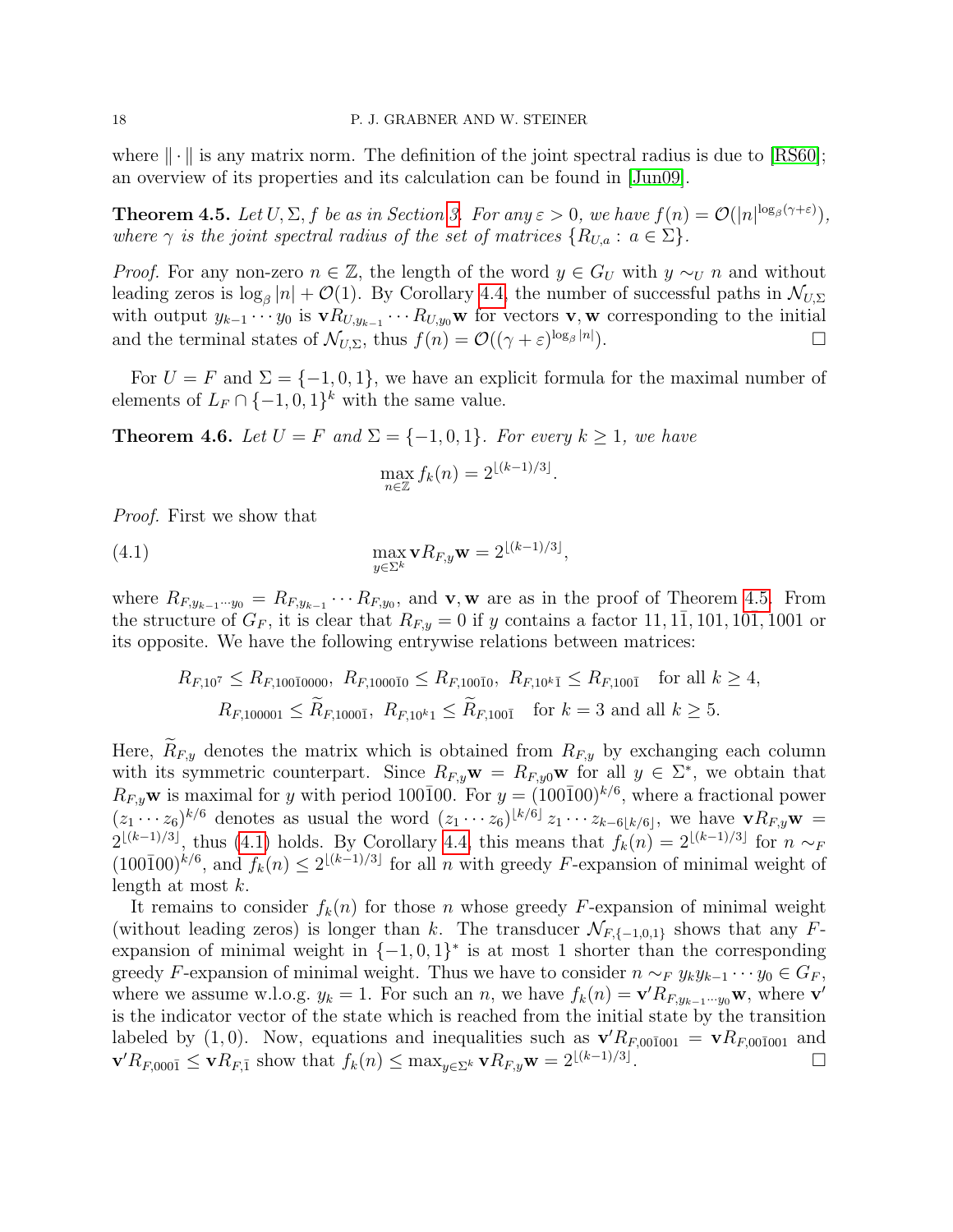# **REFERENCES**

<span id="page-18-21"></span><span id="page-18-20"></span><span id="page-18-19"></span><span id="page-18-18"></span><span id="page-18-17"></span><span id="page-18-16"></span><span id="page-18-15"></span><span id="page-18-14"></span><span id="page-18-13"></span><span id="page-18-12"></span><span id="page-18-11"></span><span id="page-18-10"></span><span id="page-18-9"></span><span id="page-18-8"></span><span id="page-18-7"></span><span id="page-18-6"></span><span id="page-18-5"></span><span id="page-18-4"></span><span id="page-18-3"></span><span id="page-18-2"></span><span id="page-18-1"></span><span id="page-18-0"></span>

| [BR10]              | V. Berthé and M. Rigo (eds.), <i>Combinatorics</i> , <i>Automata and Number Theory</i> , Encyclopedia of |
|---------------------|----------------------------------------------------------------------------------------------------------|
|                     | Mathematics and Its Applications, no. 135, Cambridge University Press, Cambridge, 2010.                  |
| $[CFA+06]$          | H. Cohen, G. Frey, R. Avanzi, C. Doche, T. Lange, K. Nguyen, and F. Vercauteren (eds.), <i>Hand-</i>     |
|                     | book of elliptic and hyperelliptic curve cryptography, Discrete Mathematics and its Applications         |
|                     | (Boca Raton), Chapman & Hall/CRC, Boca Raton, FL, 2006.                                                  |
| [DG10]              | M. Drmota and P. J. Grabner, Analysis of digital functions and applications, ch. 9, pp. 452–504,         |
|                     | in Berthé and Rigo [BR10], 2010.                                                                         |
| [Doc06]             | C. Doche, <i>Exponentiation</i> , ch. 9, pp. 145–168, in Cohen et al. [CFA <sup>+</sup> 06], 2006.       |
| [E1179]             | P. D. T. A. Elliott, Probabilistic Number Theory. I, Grundlehren der Mathematischen Wis-                 |
|                     | senschaften, vol. 239, Springer-Verlag, New York, 1979, Mean-value theorems.                             |
| Erd39               | P. Erdős, On a family of symmetric Bernoulli convolutions, Amer. J. Math. 61 (1939), 974–976.            |
| [Fro89]             | C. Frougny, Linear numeration systems, $\theta$ -developments and finite automata, STACS 89 (Pader-      |
|                     | born, 1989), Lecture Notes in Comput. Sci., vol. 349, Springer, Berlin, 1989, pp. 144-155.               |
| [Fe <sub>92</sub> ] | C. Frougny, Representation of numbers and finite automata, Math. Systems Theory 25 (1992),               |
|                     | $37 - 60.$                                                                                               |
| [Fe <sub>02</sub> ] | _, Numeration systems, Algebraic Combinatorics on Words (M. Lothaire, ed.), Encyclope-                   |
|                     | dia of Mathematics and its Applications, vol. 90, Cambridge University Press, 2002, pp. 230–268.         |
| [FS08]              | C. Frougny and W. Steiner, <i>Minimal weight expansions in Pisot bases</i> , J. Math. Cryptol. 2         |
|                     | $(2008)$ , no. 4, 365-392.                                                                               |
| [FS10]              | C. Frougny and J. Sakarovitch, Number representations and finite automata, ch. 2, pp. 34–107,            |
|                     | in Berthé and Rigo [BR10], 2010.                                                                         |
| [GH06]              | P. J. Grabner and C. Heuberger, On the number of optimal base 2 representations of integers,             |
|                     | Des. Codes Cryptogr. 40 (2006), 25-39.                                                                   |
| [Gra97]             | P. J. Grabner, Functional iterations and stopping times for Brownian motion on the Sierpiński            |
|                     | gasket, Mathematika 44 (1997), 374-400.                                                                  |
| [HJ85]              | R. A. Horn and C. R. Johnson, <i>Matrix Analysis</i> , Cambridge University Press, Cambridge, 1985.      |
| [Jun09]             | R. Jungers, The joint spectral radius, Lecture Notes in Control and Information Sciences, vol.           |
|                     | 385, Springer-Verlag, Berlin, 2009.                                                                      |
| [JW35]              | B. Jessen and A. Wintner, <i>Distribution functions and the Riemann zeta function</i> , Trans. Amer.     |
|                     | Math. Soc. 38 (1935), no. 1, 48-88.                                                                      |
| [LM95]              | D. Lind and B. Marcus, An Introduction to Symbolic Dynamics and Coding, Cambridge Uni-                   |
|                     | versity Press, Cambridge, 1995.                                                                          |
| [PT89]              | A. Pethő and R. F. Tichy, On digit expansions with respect to linear recurrences, J. Number              |
|                     | Theory 33 (1989), no. 2, 243-256.                                                                        |
| [Rei60]             | G. W. Reitwiesner, <i>Binary arithmetic</i> , Advances in computers, Vol. 1, Academic Press, New         |
|                     | York, 1960, pp. 231-308.                                                                                 |
| [RS60]              | G.-C. Rota and G. Strang, A note on the joint spectral radius, Nederl. Akad. Wetensch. Proc.             |
|                     | Ser. A $63 = \text{Indag}$ . Math. 22 (1960), 379-381.                                                   |
| [Sak09]             | J. Sakarovitch, <i>Elements of automata theory</i> , Cambridge University Press, Cambridge, 2009,        |
|                     | Translated from the 2003 French original by Reuben Thomas.                                               |
| [vcGG99]            | J. von zur Gathen and J. Gerhard, Modern computer algebra, Cambridge University Press, New               |
|                     | York, 1999.                                                                                              |